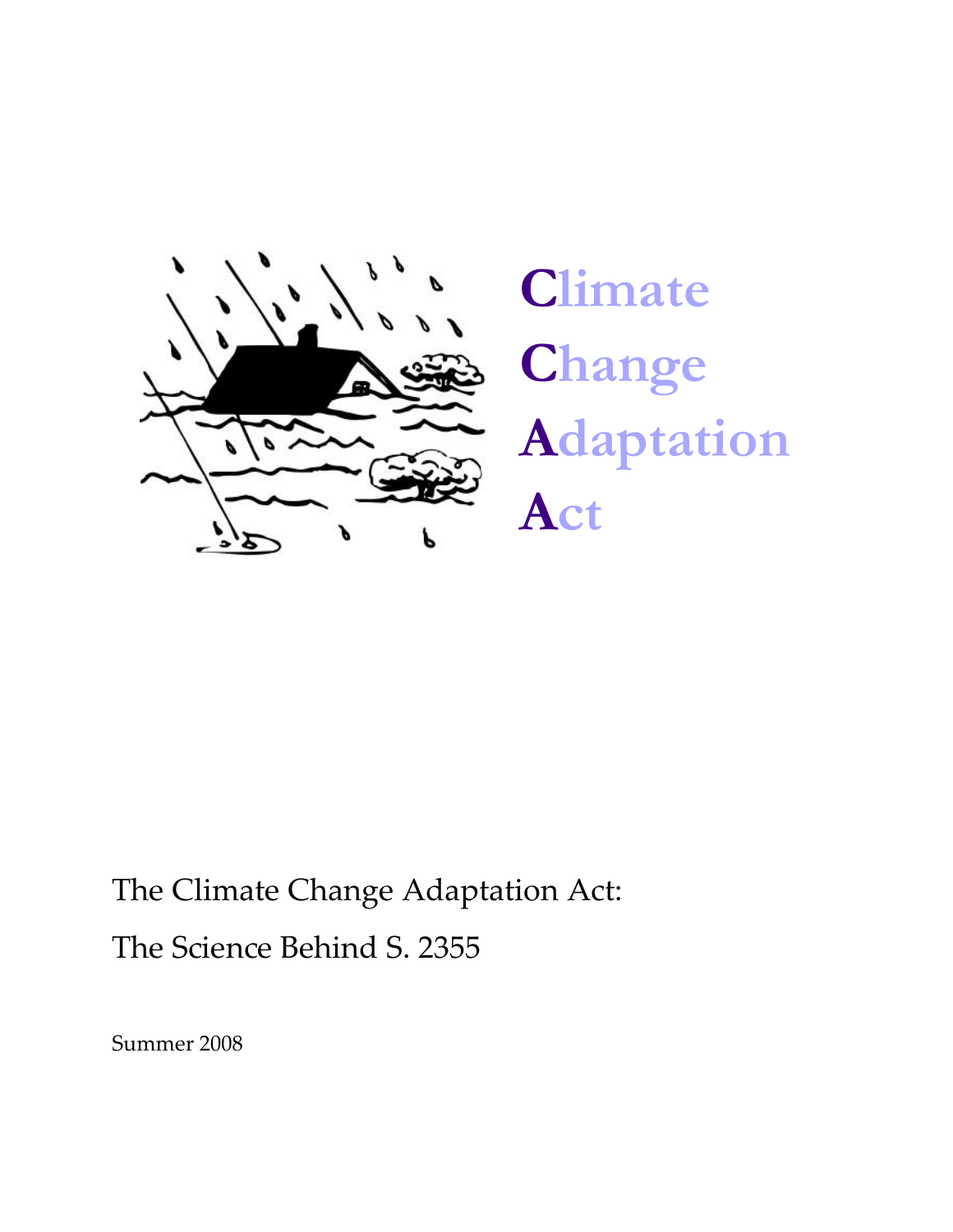# ENVP U9229: Workshop in Applied Earth Systems Management

Columbia University: School of International and Public Affairs

Group Members: Emmanuel Flammand; Marija Filipovic‐Posso; Zhishan Harahsheh; Alejandro Gomez Palma; Grant Goodrich; Emmanuelle Humblet; Kenneth Kasman; Erin McKinnon; Emily Small; Leah Stokes; Daniel Teitelbaum

Faculty Advisor: Professor Steve Cohen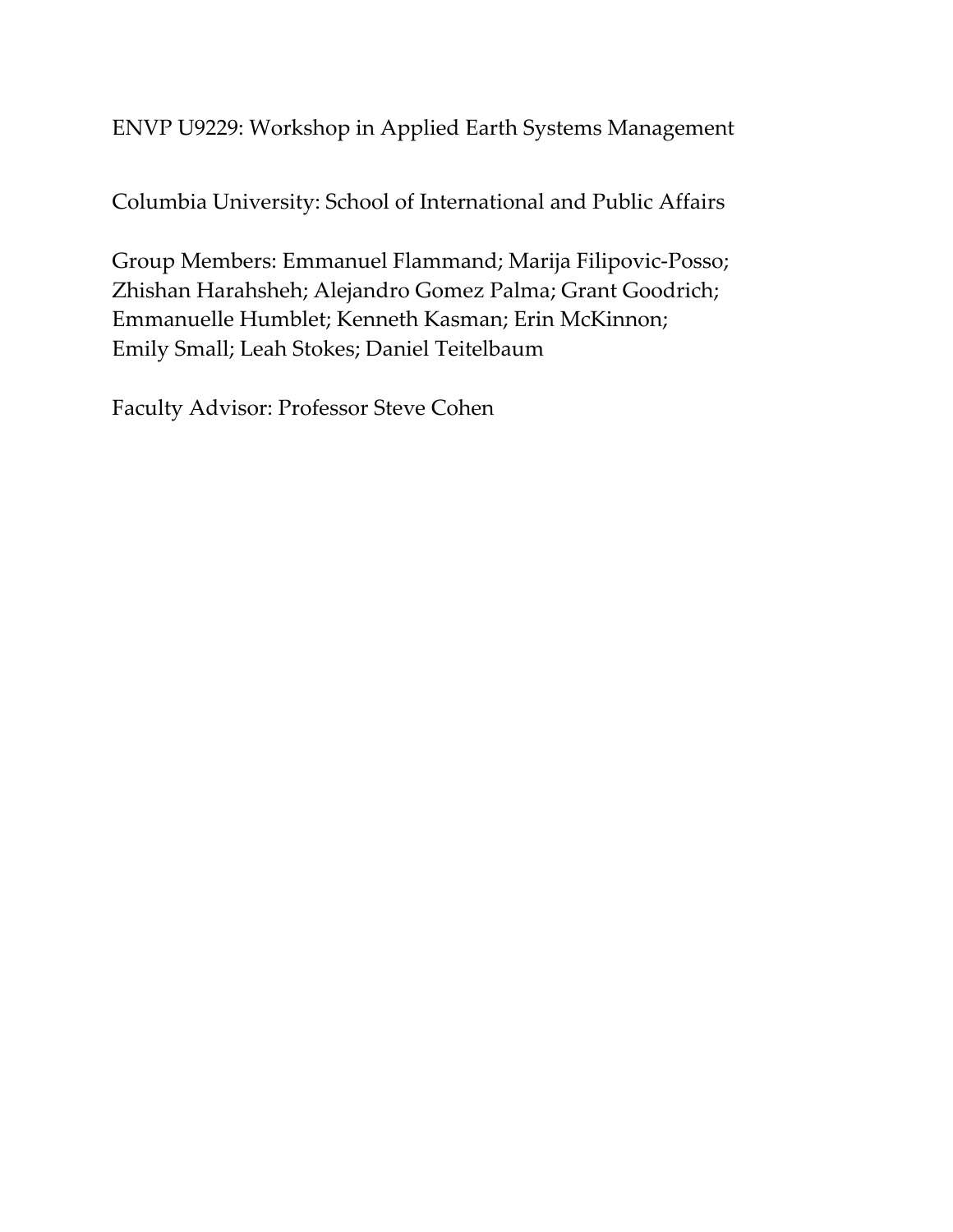# **Table of Contents**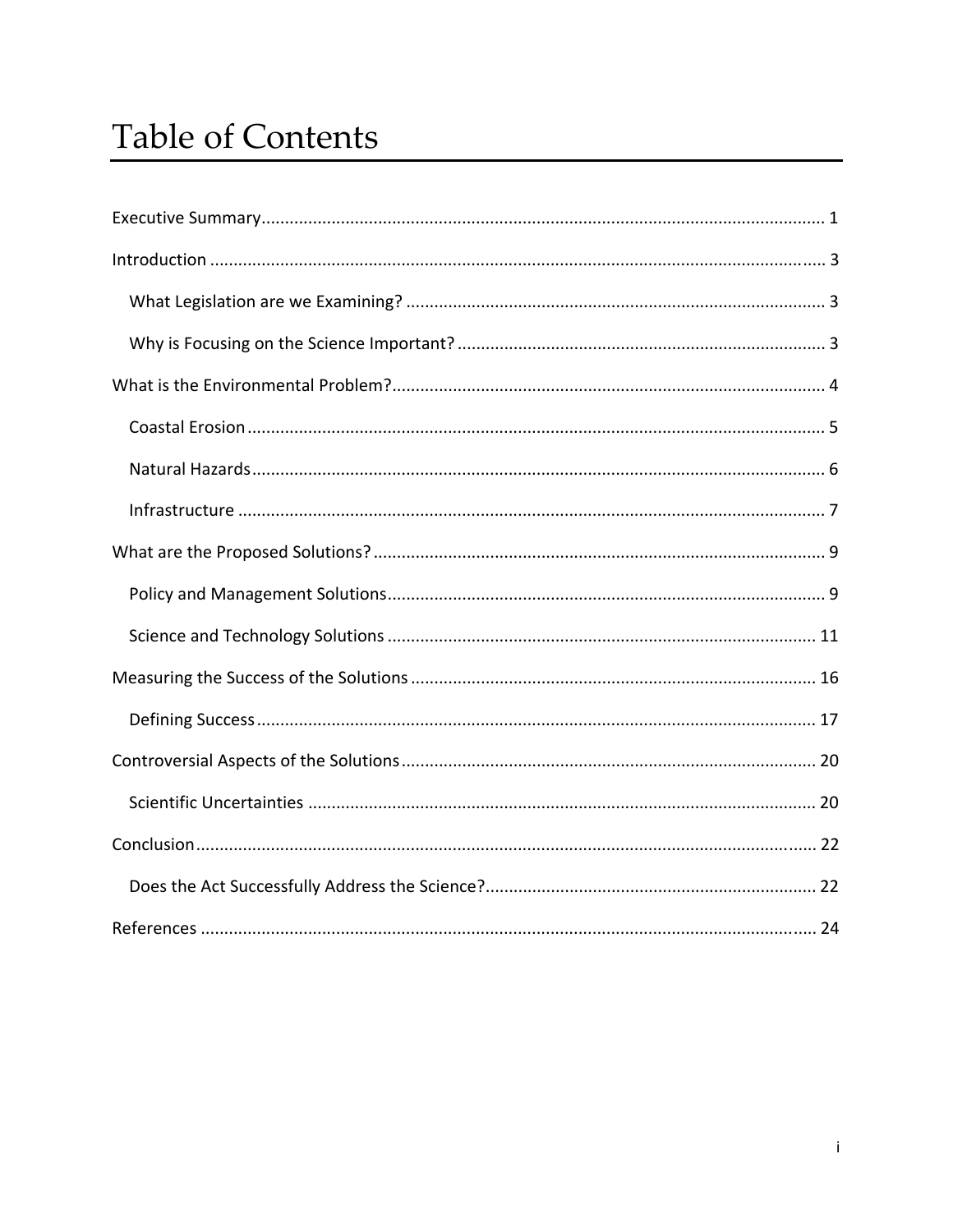# Executive Summary

Senator Maria Cantwell (D‐WA) introduced the Climate Change Adaptation Act on November 14, 2007. If it is passed, the bill will direct the federal and state governments to prepare the nation to adapt to the challenges of climate change. In this report, we have examined the challenges posed by climate change, potential solutions to those problems, and the current readiness of the government to respond to those challenges. First, we examine the legislation to discover the plan, who will implement it, its source of funding and its ultimate goal. Key points include integrating the plan into current federal agency policy, addressing identified climate vulnerabilities, working with non‐ governmental and non‐federal organizations to exchange information and to coordinate planning and implementation, and improving existing capabilities for dealing with climate change.

<span id="page-3-0"></span> $\mathcal{L}_\text{max}$  and  $\mathcal{L}_\text{max}$  and  $\mathcal{L}_\text{max}$  and  $\mathcal{L}_\text{max}$  and  $\mathcal{L}_\text{max}$  and  $\mathcal{L}_\text{max}$ 

Climate change is a multifaceted environmental problem, with foundations in natural sciences and engineering. For purposes of this analysis we assume that Congress has determined that public security, health, and welfare are the top priorities for adaptation, as indicated in the proposed legislation. Technical solutions are not presented within the bill: it is left up to the states to devise regionally appropriate solutions. So we analyzed climate change solutions that would likely be pursued by states, including their advantages and pitfalls, based on an evaluation of the challenges identified within the bill. Coastal erosion, natural hazards and infrastructure were chosen as because they are the most crucial for coastal states, they are the most likely to impact the United States according to the Intergovernmental Panel on Climate Change (IPCC), and the United states is already being impacted by these three effects of climate change. Technological solutions to these problems such as monitoring and early warning systems are considered in this report, as are the benefits of ecosystem restoration. Finally, natural systems are compared to technology with respect to cost and benefit.

It is clear that government action is needed, but the bill contains contradictions that raise questions. While the bill addresses the dangers to coastal states from sea level rise, it fails to address the fact that central states are at greater risk of drought due to climate variability. Seawalls are excellent barriers to coastal erosion, but they can harm the natural ecosystems associated with the same areas; the bill does not help to determine whether seawalls or coastal wetlands and mangroves should be the primary solution for coastal erosion. Flood prevention technology for large cities is an obvious solution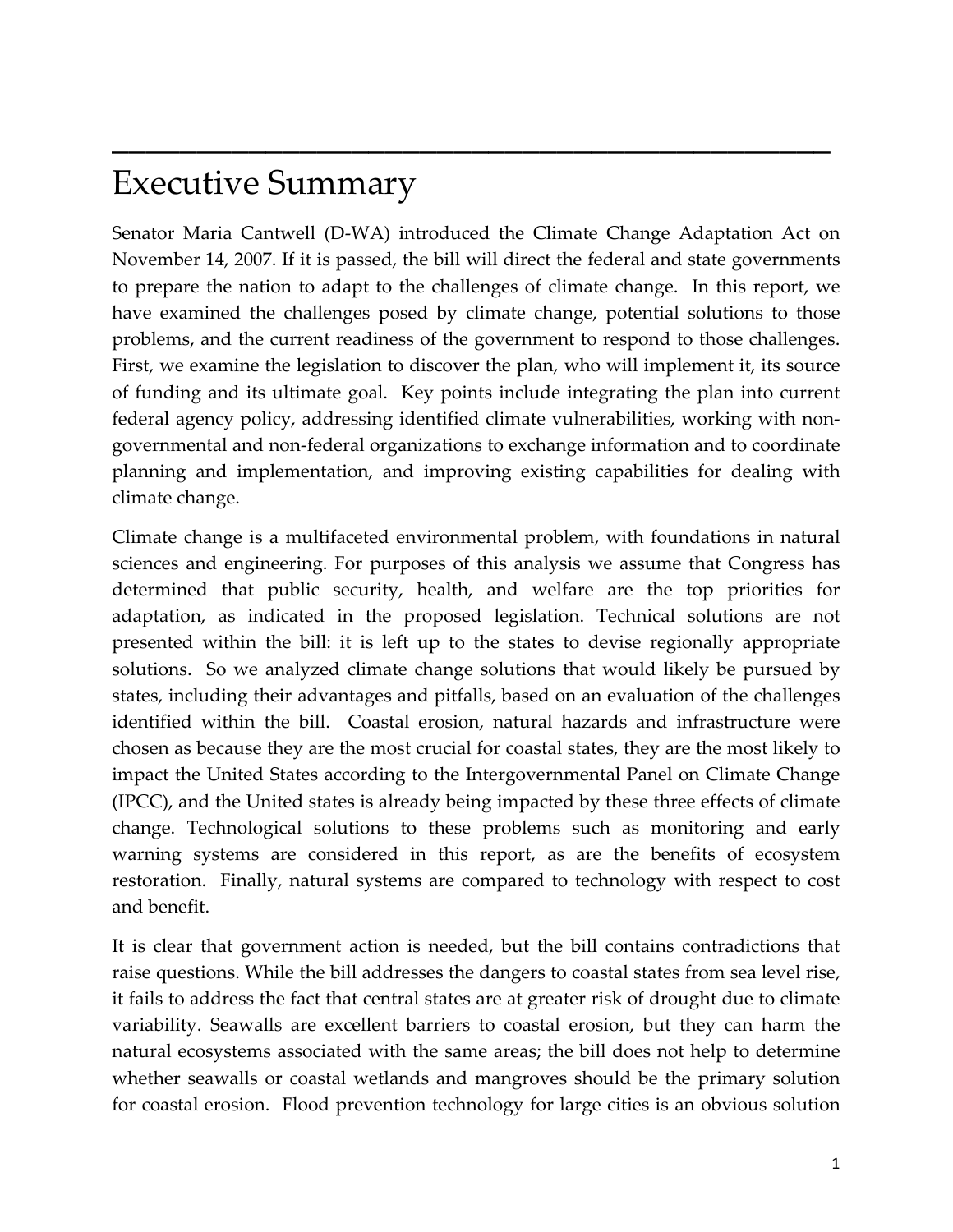to sea level rise, but the bill fails to consider the impact of the energy consumed and carbon dioxide expended by running the pumps. Adaptation to climate change will take place within the context of significant uncertainty, thus measuring the success of this bill will depend in large part on identifying quantifiable parameters acceptable to the nation, in the face of some unknowns as to the true extent of the risks.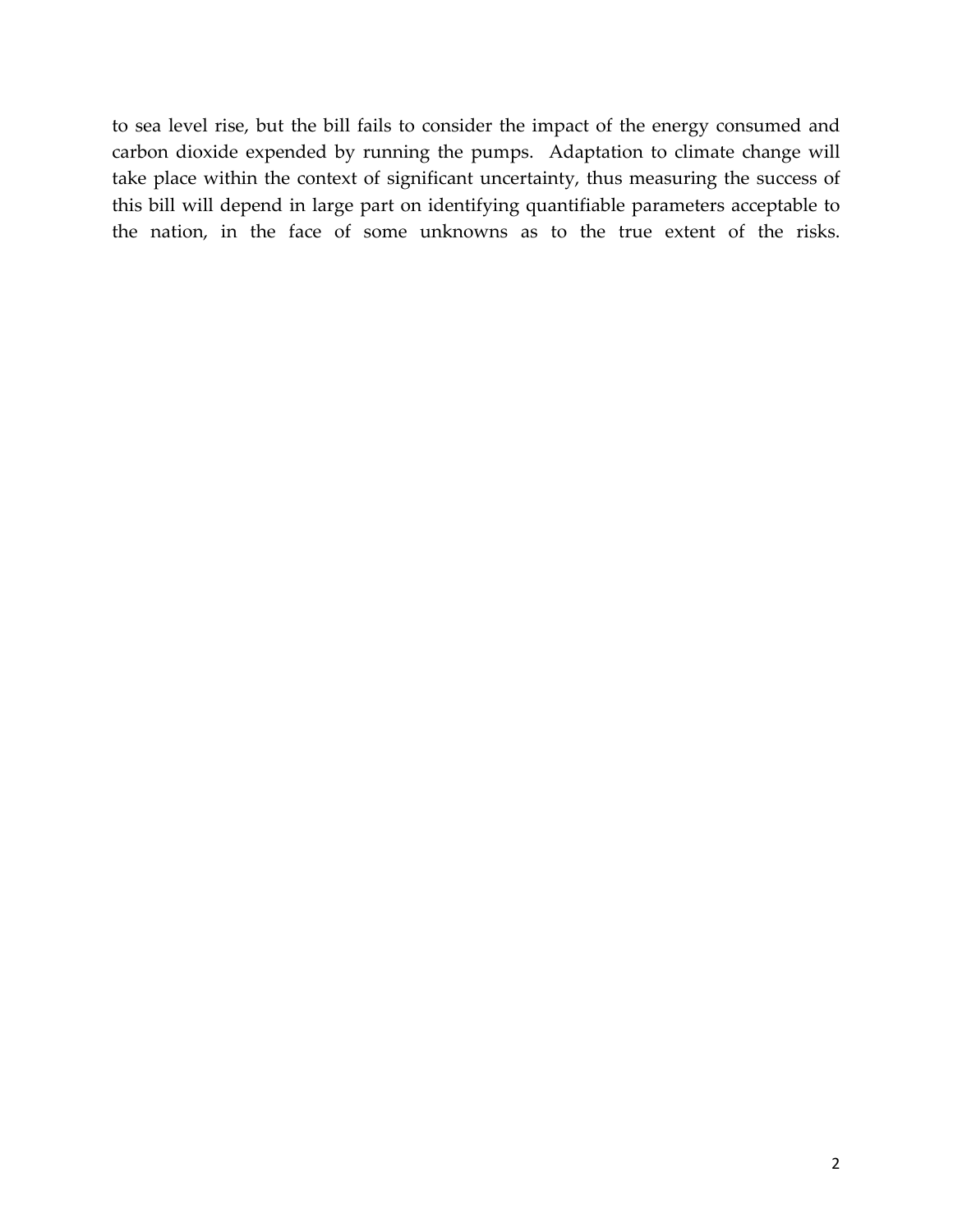# Introduction

# **What Legislation are we Examining?**

On November 17, 2007, in the first session of the 110<sup>th</sup> Congress, Senator Maria Cantwell (D‐WA) introduced S. 2355, the Climate Change Adaptation Act. This coincided with the release of the Intergovernmental Panel on Climate Change (IPCC) Fourth Assessment Report's Summary for Policymakers, which the bill cites as justification for action. In its report, the IPCC states unequivocally that climate change is occurring, and we will experience its effects soon than we think. Unfortunately, the National Academy of Sciences has reported that the United States (US) is not prepared for the impacts of climate change, because information is not being disseminated to the appropriate decision‐makers, or fully utilized when it is made available.

<span id="page-5-0"></span> $\mathcal{L}_\text{max}$  and  $\mathcal{L}_\text{max}$  and  $\mathcal{L}_\text{max}$  and  $\mathcal{L}_\text{max}$  and  $\mathcal{L}_\text{max}$  and  $\mathcal{L}_\text{max}$ 

The Climate Change Adaptation Act addresses climate change as an established fact and includes a comprehensive list of its expected environmental impacts. These include impacts to environmental services, human health, agriculture, energy uses, water resources, wildlife and other natural resources, and infrastructure. The bill posits that this constitutes a direct and pressing threat to national security and overall human welfare. It then offers adaptation as a solution, sidestepping the debate over whether mitigation efforts can avert these impacts. The bill states that in order to create a feasible adaptation plan, structured planning and funding are a necessity, as is improved research on climate change and communication between agencies. It does not propose specific solutions to the many problems it enumerates, but our research led us to pinpoint natural hazards, coastal erosion and infrastructure as the primary areas that will be impacted by climate change. In this report we identify solutions to these specific challenges.

# **Why is Focusing on the Science Important?**

There are technological, financial, social and cultural obstacles to the bill's success, but a solid scientific foundation will be the most critical component for any adaptation solutions. Scientific indicators must provide the basis for allocating resources under this legislation and will be crucial in measuring whether desired outcomes are achieved. Therefore, during this semester we are approaching climate change adaptation as an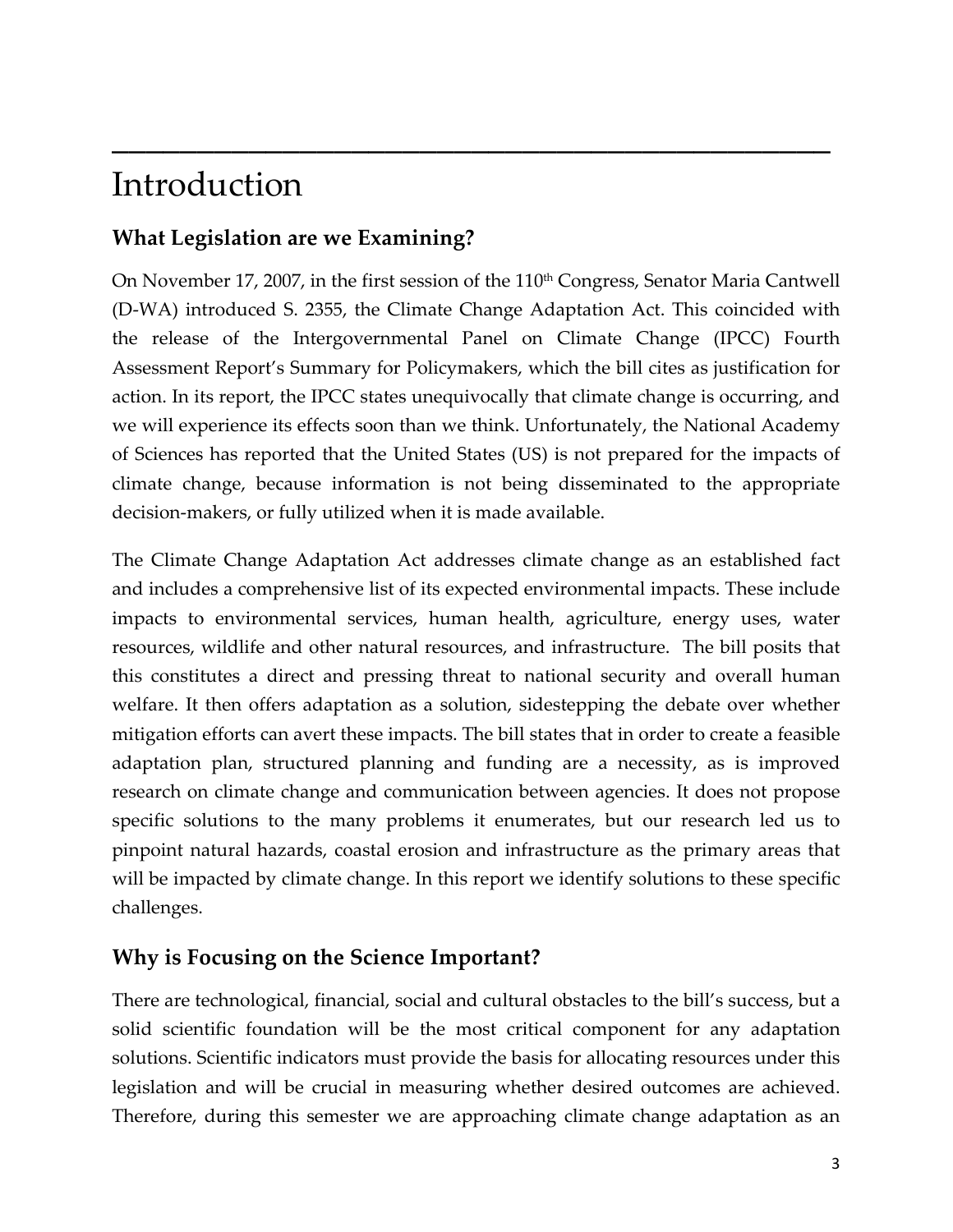<span id="page-6-0"></span>environmental rather than administrative problem and evaluating the feasibility of solutions from a primarily scientific perspective. Next semester we will focus on policy and administrative issues.

 $\mathcal{L}_\text{max}$  and  $\mathcal{L}_\text{max}$  and  $\mathcal{L}_\text{max}$  and  $\mathcal{L}_\text{max}$  and  $\mathcal{L}_\text{max}$  and  $\mathcal{L}_\text{max}$ 

# What is the Environmental Problem?

The Climate Change Adaptation Act addresses climate change's projected impacts on the coastal United States. The Act does not consider climate change mitigation, nor does it judge whether climate change is of natural or anthropogenic causes. Instead, the bill aims to prepare the US for climate change's likely impacts, by increasing the resilience of coastal regions. While there is not a complete consensus about the causes of climate change, a consensus is developing and there is a clear observed trend of increasing temperatures over the last century (Figure 1).



**Figure 1: Departures in temperature from 1961-1990 average: 1000 AD to 2000 AD (IPCC, 2001)** 

Although the bill describes widespread climate impacts in its policy discussion, its prescriptions focus on coastal regions, particularly a few key areas likely to be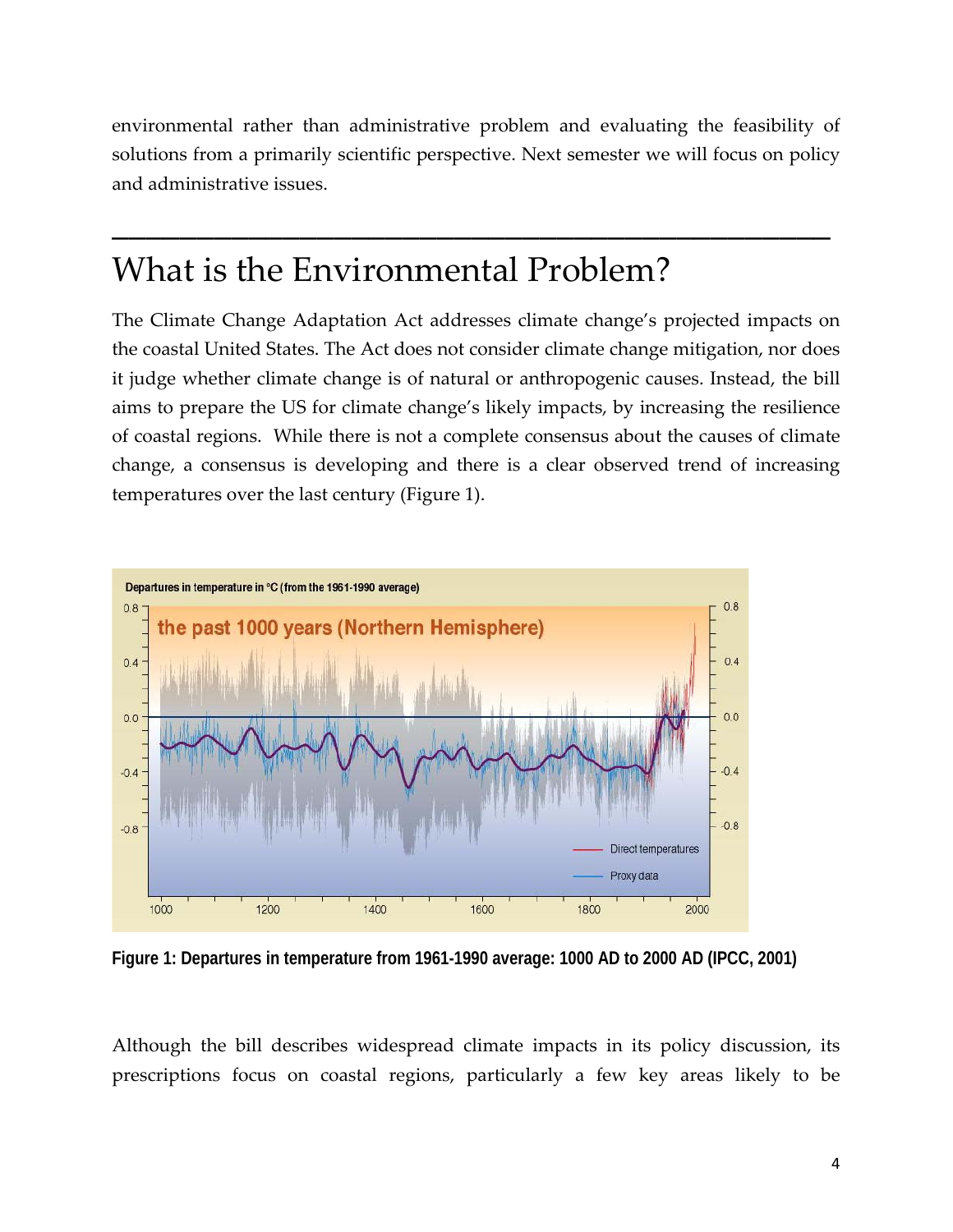<span id="page-7-0"></span>significantly impacted by climate change: public health and welfare, infrastructure, and coastal ecosystem services. The bill targets these areas for adaptation efforts.

The potential societal impacts associated with coastal climate changes are broad. Increases in extreme weather events, in combination with sea level rise, may lead to increased storm surge, coastal erosion and flooding. These changes will likely impact transportation and infrastructure. Overflows from sewage treatments plants due to increased precipitation will impact water supplies and public health. Water-borne diseases and resulting human losses could become more prevalent (WHO, 2008). In addition, some proposed and potential adaptation policies, for example desalinization plants, are energy‐intensive, and would further exacerbate an already strained US energy system (EPA, 2007a).

Increases in global mean temperatures due to climate change are also expected to stress ecosystems services such as water filtration and biomass production (e.g. wood, soil, food sources), which will lead to economic losses. An increase in severe weather events will also lead to increased forest fires and flooding. A temperature increase of 1.5 –  $2.5^{\circ}$ C, in the moderate range for climate projections, is predicted to increase extinction risk for 20 – 30% of currently assessed plant and animal species (IPCC, 2007). These ranges are uncertain projections; impacts could be larger or smaller, just as climactic warming could be more or less severe.

## **Coastal Erosion**

As of 2008, more than half of the United State population lives within 50 miles of a coast, which constitutes only 11% of total United States land area. One way in which anthropogenic coastal erosion impacts ecosystems is through salt‐water intrusion, which occurs when freshwater is contaminated by saltwater. This renders the freshwater non‐potable and also interrupts the normal functions of coastal ecosystems. These ecosystems, including wetlands, estuaries and bays (bayous), are among the most productive natural systems in the world. They are critical to sustaining aquatic and terrestrial food webs, and in maintaining balances for marine fish, shellfish, and wildlife (Gagnon‐Lebrun & Agrawala, 2008). The primary conduits of saltwater intrusion are dredging canals, used for oil and gas wells; these structures severely alter ecological wetland communities (FEMA, 2006).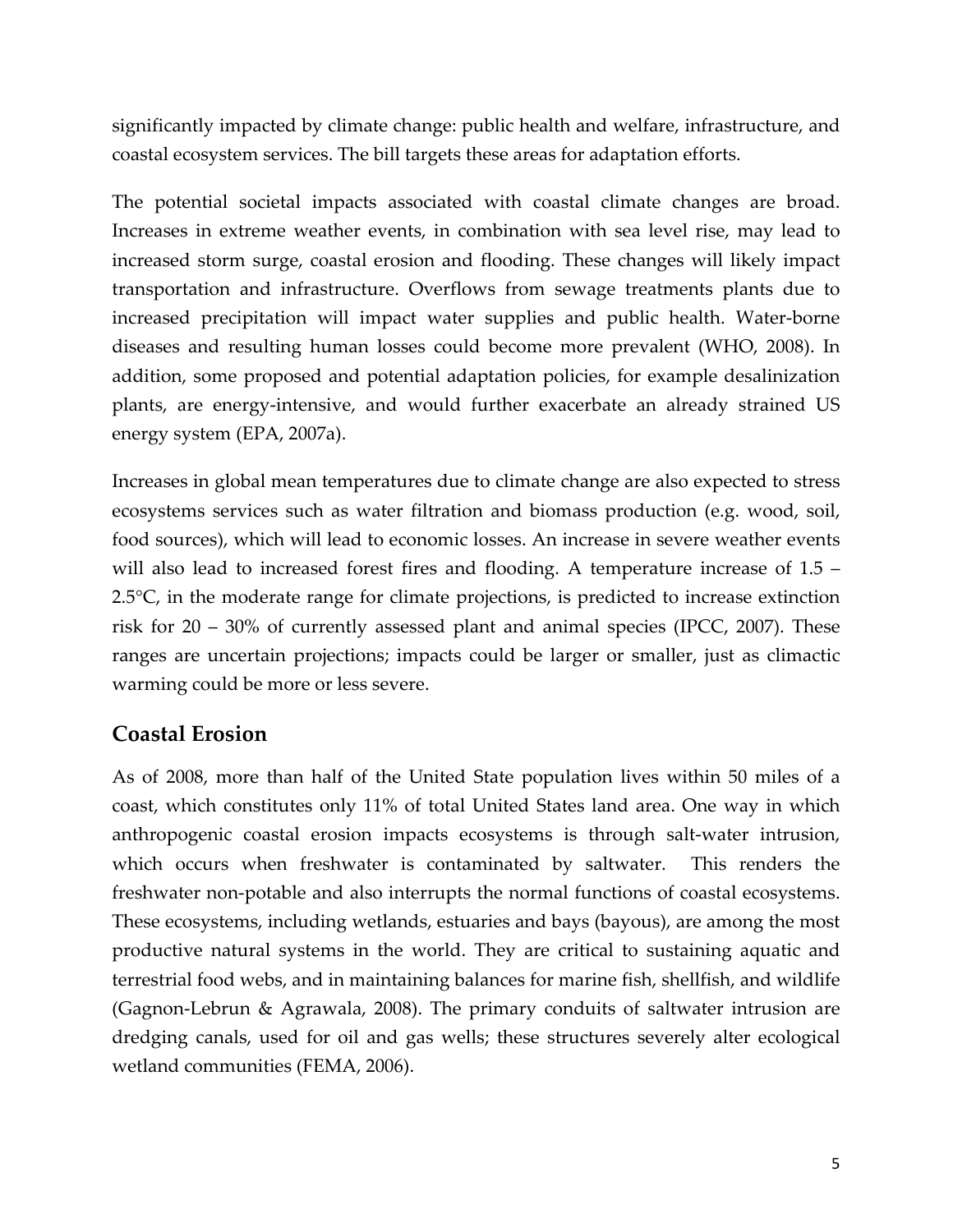<span id="page-8-0"></span>Natural coastal erosion occurs when seawater collides with coasts, resulting in rock weathering. Erosion impacts the coast and coastal habitats including bays, estuaries and shallow waters. Coastal erosion is caused by sea‐level rise, wave action and currents, and sediment deficiencies. The construction of dams, levees, seawalls, canals, and groins, have complex effects on erosion. In some circumstances, infrastructure may exacerbate coastal erosion by limiting sediment and sand dispersal, inhibiting their replenishment on beaches and in wetlands, but these barriers also reduce erosion by blocking wave action.

Inland states also suffer the impacts of coastal erosion when rivers, especially large rivers like the Mississippi, experience changes in flow and pathways. Unlike the rivers themselves, development along them is static and cannot easily react to these natural fluctuations. When these rivers change direction structures built along their coasts may be severely damaged (FEMA, 2006).

## **Natural Hazards**

Natural hazards, including storm surge, heavy precipitation, flooding, inundation, drought, and fires, can cause damage to coastal communities as well as the natural environment. Of these, storm surge and flooding are of particular concern to coastal states, as the terrain of coastal states tends to be at a lower elevation and more proximate to the sea, or in the case of inland coastal states, large lakes and rivers. Storm surge occurs when ocean, lake or river water is forced towards the shore by the strength of a storm; typically, storm surges involve large wind and wave action. Waves can erode beaches and coastal highways and damage building foundations and other structures such as barriers, floodgates and canals.

75% of the US population lives less than 10 meters (m) above mean sea level, putting a large proportion of the total population at risk of the negative impacts of flooding with projected sea level rise. When water surplus is not drained, either naturally or through existing infrastructure, it accumulates, moving towards the equilibrium at the lowest topographical point. Because water is rather dense, it can move extremely quickly and with great force towards its equilibrium state. Decreased surface absorptive capacity, particularly in urban areas due to conversion of vegetative cover to paved surfaces, can magnify flooding extent. Absorptive capacity is also lost when wetlands are converted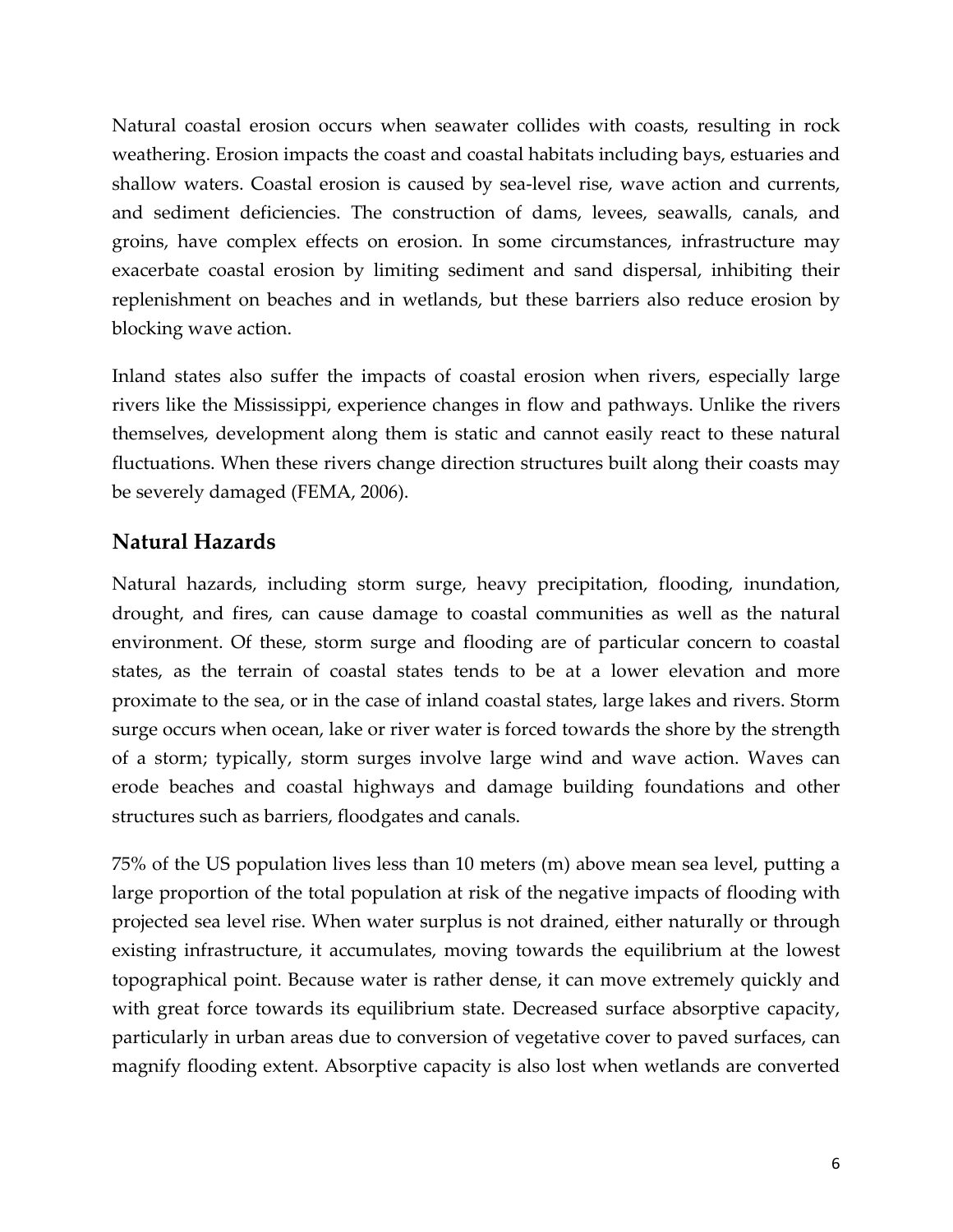<span id="page-9-0"></span>for farmland or urban development. Vegetative cover absorbs excess water and with its loss, the likelihood of flooding increases (Huston, 2008).

## **Infrastructure**

Climate change will likely increase the rate of infrastructure degradation and failure as a result of the increased frequency of extreme weather events and other long‐term impacts, such as salt-water exposure. Roads abutting coastlines are particularly vulnerable to the impacts of salt‐water or salinity exposure, because continuous contact with salt-water can cause infrastructure failure. As moisture evaporates over time, the dissolved salt takes its crystalline, solid form, and it expands, causing stress failures in pavement. The average lifespan of roads is 20 – 40 years, but salinity damage as a result of flooding, storm surge, and saltwater intrusion can severely decrease their serviceable lifespan (O'Flaherty, 2003).

A study of over 500 bridge failures in the US between 1989 and 2000 found that 53% of these failures were caused by floods and scour (Kumalasari & Hadipriono, 2003). Scour, which can be naturally occurring, is the process by which sediment is removed from the channel of a river during floods. It contributes to the erosion of infrastructure like bridges and is increasingly likely under climate change (Warren, 2007).

Urban infrastructure will also likely be impacted by climate change. One of the major causes of subway service disruption and safety hazards is flooding (Sander, 2007); between 1999 and 2007, the entire New York City subway system was temporarily shut down on three separate occasions due to flooding from unexpected heavy rains (Chan, 2008). The causes of flooding in the New York City subway system are complex. For example, on August 8, 2007, flooding of the system occurred due to heavy rainfall that was not adequately predicted by the weather service, which also happened to occur during high tide, thus increasing the pressure on the drainage system. In addition, the pumps that normally drain the water were not prepared to handle flooding of this magnitude and neither was the sewer system to which the floodwater was pumped (Figure 2). This lead to the flooding of subway tunnels requiring the New York City Transit Authority to suspend subway service, which made it virtually impossible to get around in New York, a city which is highly dependent on public transportation. The increased occurrence of this type of flooding event may lead to more permanent damage. Climate change models predict that sea level rise will lead to increased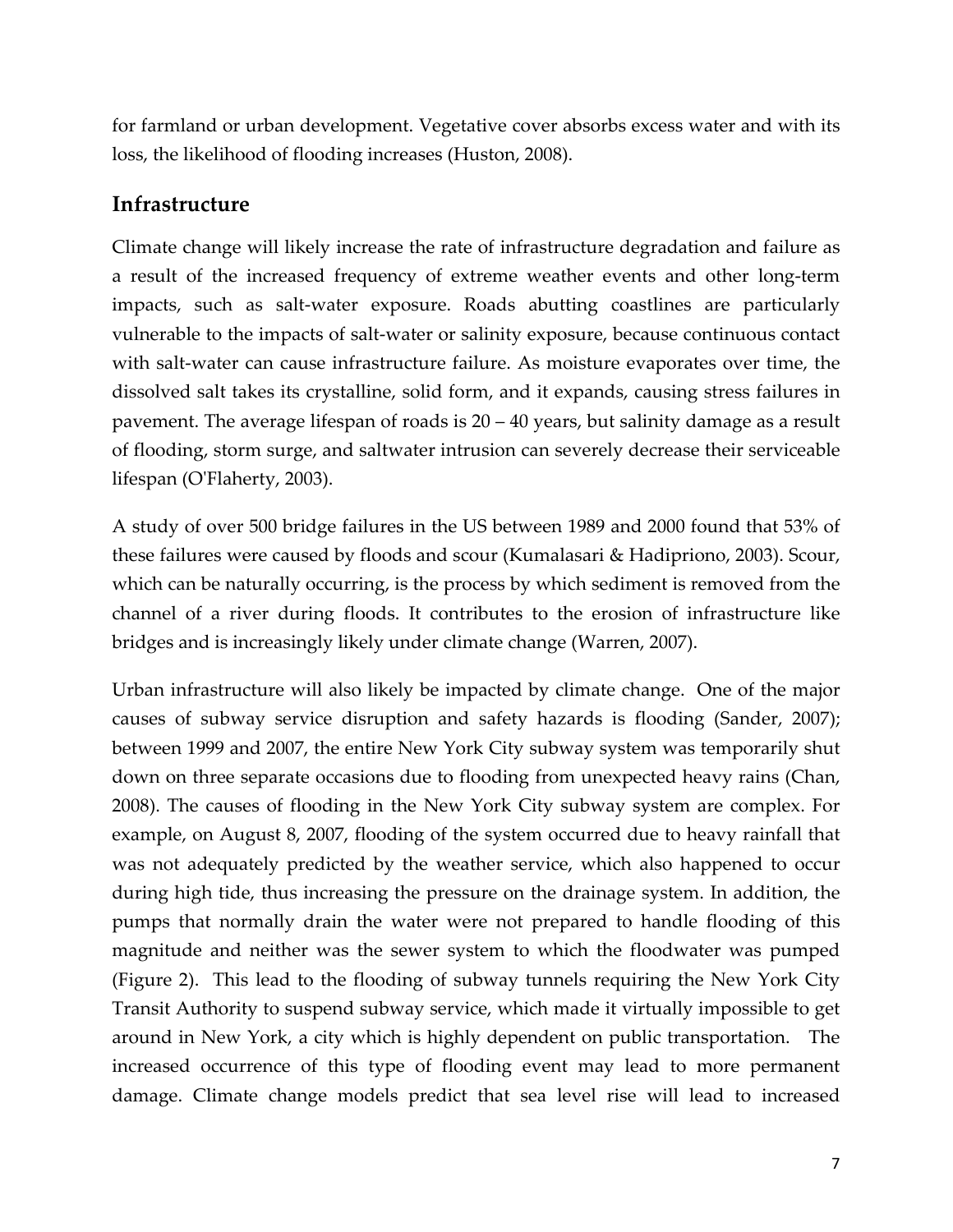flooding in the New York area with storm surge likely to occur in New York City. Thus, the flooding of the New York City subway will become a more common occurrence requiring an adaptation strategy.



**Figure 2: The pumping system meant to handle flooding in the New York City subway system Source:<http://www.nytimes.com/2007/08/08/nyregion/08cnd-weather.html?hp>**

Identifying the nature and science of environmental problems enables the focused development of appropriate policy and scientific solutions to the problems. Within the context of our analysis of the Climate Change Adaptation Act, this review of coastal erosion and natural hazards, with their combined effects on infrastructure, lays the groundwork for this report to address the proposed solutions.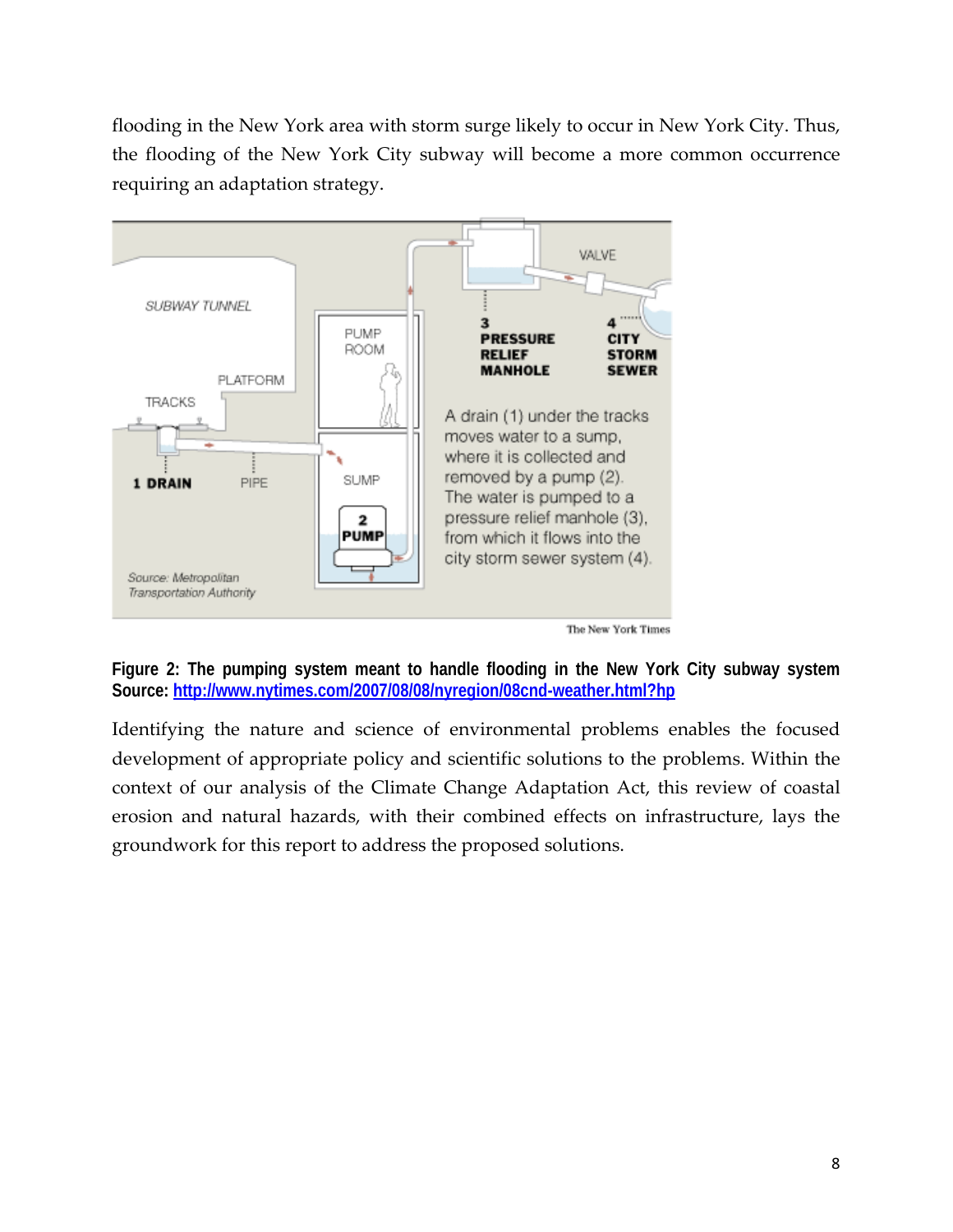# What are the Proposed Solutions?

The environmental problems associated with climate change impacts can be addressed by policy and management solutions as well as science and technological solutions. The Act establishes a policy framework for identifying management, science, and technological solutions.

<span id="page-11-0"></span> $\mathcal{L}_\text{max}$  and  $\mathcal{L}_\text{max}$  and  $\mathcal{L}_\text{max}$  and  $\mathcal{L}_\text{max}$  and  $\mathcal{L}_\text{max}$  and  $\mathcal{L}_\text{max}$ 

The Climate Change Adaptation Act specifies several steps that the US needs to take to prepare for the anticipated impacts of climate change. First, it amends the National Climate Service Act (NCSA) by shifting the focus of the National Climate Program from research to adaptation. Specifically, it provides for the development of a National Strategic Plan for Climate Change Adaptation and for the completion of regional assessments of coastal and ocean vulnerability. These assessments will lead to the development of a national coastal and ocean adaptation plan, which will pave the way for state and local governments to develop their own adaptation plans. Additionally, the Act amends the Coastal Zone Management Act of 1972 (CZMA) by providing for the distribution of grants to states whose adaptation plans are consistent with the national plan.

# **Policy and Management Solutions**

The solutions proposed by the bill are largely organizational and administrative, involving multiple levels of government as well as non‐governmental entities. Most broadly, the National Strategic Plan for Climate Change Adaptation will coordinate all climate change research and planning activities in the US and ensure that adaptation planning is incorporated into all federal agencies' policies when appropriate. At a regional level, the vulnerability assessments, to be conducted by NOAA's newly established National Climate Service, will establish priority targets for adaptation funding and lead to the development of general adaptation strategies appropriate to each region. Finally, the adaptation grants awarded to coastal state governments will promote the implementation of these strategies at the local level; local governments have the best knowledge of which projects will most effectively meet their climate change adaptation needs.

Other policy and management solutions are described below.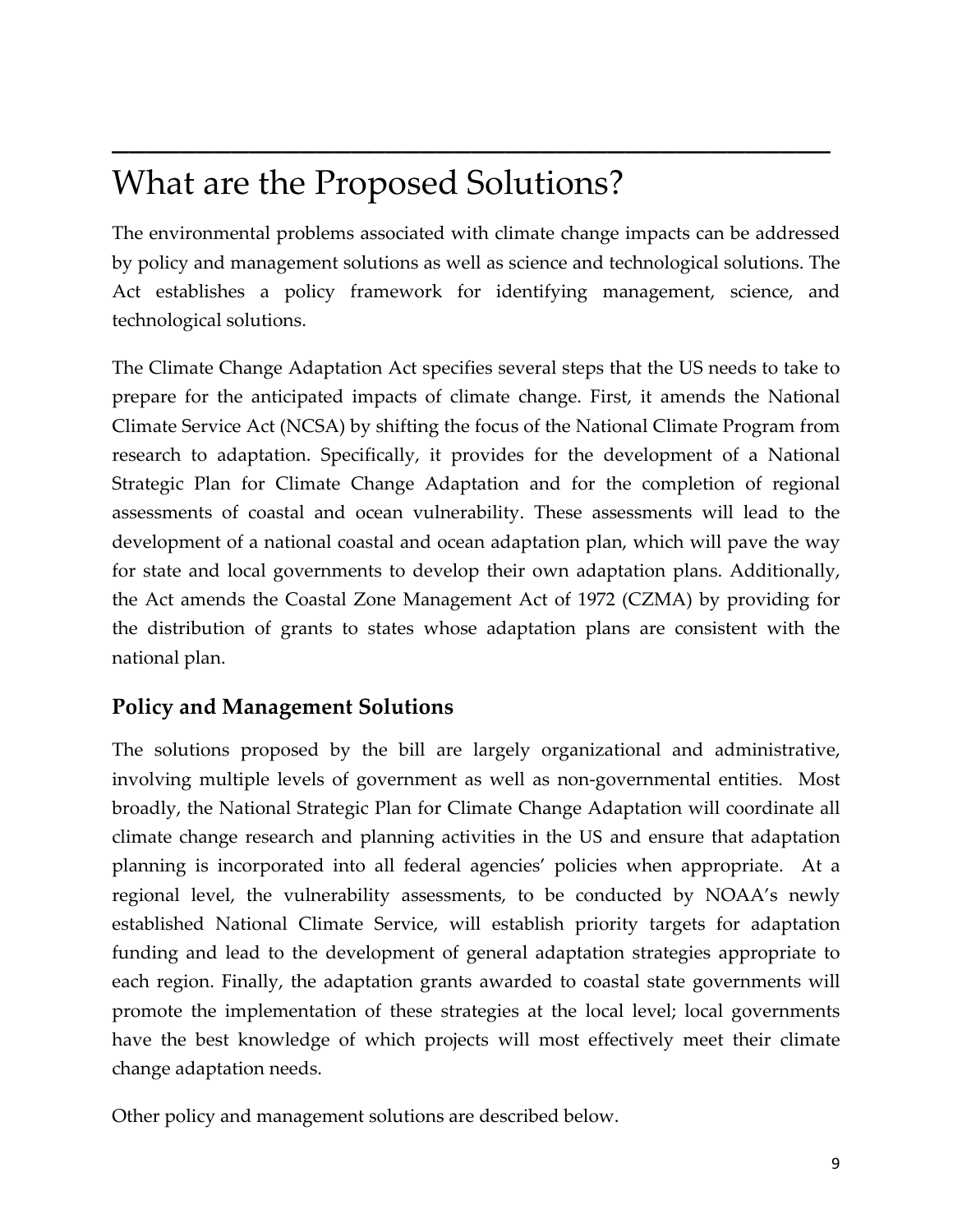#### *Insurance*

One issue the legislation directly addresses is insurance; the bill explicitly requires reform of the National Flood Insurance Program (NFIP). However, insurance executives view climate change as the biggest threat to their industry (Fialka, 2008), and many insurers are abandoning US markets because of climate change vulnerability and unpreparedness (PlaNYC, 2008). Other legislation currently before Congress could expand the National Flood Insurance Program to relieve homeowners and private insurers in a broader range of emergency situations. However, these changes would do nothing to slow the growth of population along coastlines, which has been doubling every 10 to 15 years (Fialka, 2008). Therefore, NOAA will have to develop a plan that allows Americans continued access to insurance markets without encouraging excessive risk-taking. Currently, the NFIP does not use climate change predictions to determine eligibility (Dickey, 2008). One solution might be to use NOAA's vulnerability assessments to develop risk‐based premiums for a national insurer of last resort that would cater to all Americans in case of natural disasters (Cohen, 2008). Premiums could be reduced in areas where local governments have implemented adaptation strategies recommended by the federal government.

### *Early Warning Systems*

Though it is not specifically detailed in the bill, according to the IPCC, an effective early warning communication and response system is crucial to preventing loss of life and reducing economic impacts from natural hazards. The Third International Conference on Early Warning (EWC III, 2008) concluded that the main elements of a successful system were knowledge of risks, technical monitoring, a warning service, communication and dissemination of warnings, and community response capability. Making certain the messages are easily understood and include advice on how to react in the event of the emergency is crucial (EWC III, 2008). Several means of communication must be used including public meetings, press releases and web pages. The IPCC report explains that many factors reduce the ability or willingness of people to flee an imminent disaster, including the notice period, access to evacuation routes, perception of need to protect property and possessions, and concern for pets (IPCC, 2007). Additionally, it is suggested that early warning systems should occur for all sorts of extreme weather related events, not just hurricanes. For example, the city of Toronto has set up a system to alert public health officials 60 hours before the start of heat waves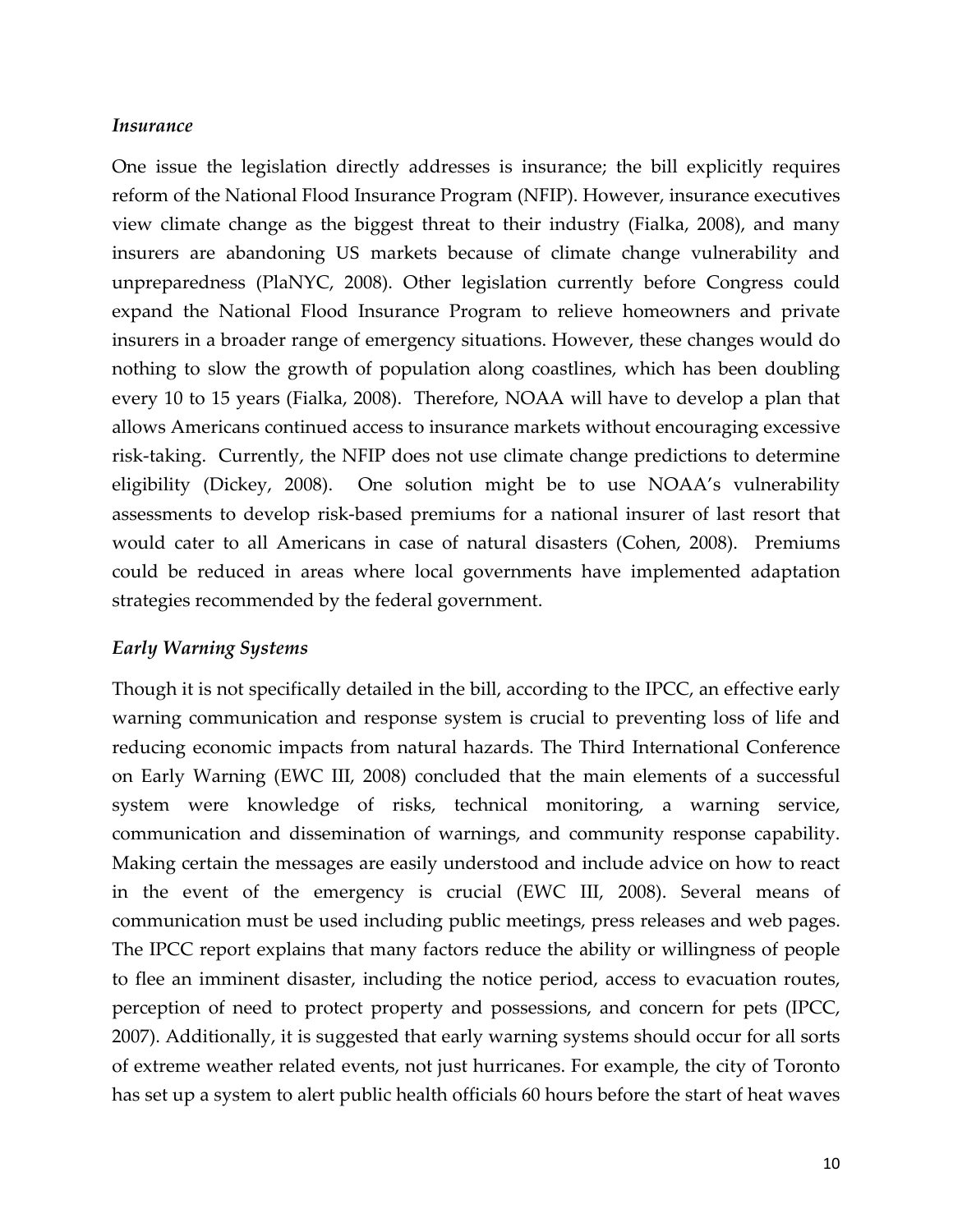<span id="page-13-0"></span>(Daley, 2007). If an early warning communication and response system is employed and used more frequently, the public will become more accustomed to the occurrence of irregular weather events and they will respond to them more efficiently and in ways more likely to protect them from harm.

## **Science and Technology Solutions**

Addressing climate change impacts and planning for adequate adaptation requires scientific and technological solutions alongside the policy options described in the previous section. Since the bill does not specify particular science and technology options for adaptation, this report focuses on likely solutions, gleaned from scientific, governmental, and intergovernmental bodies. The aim of these proposed solutions is to reduce loss of human life and to reduce direct infrastructure damage and non‐market damage in the most cost‐effective manner. Here we focus on scientific and technological solutions to adaptation along the US coast in three broad categories:

- Modeling and monitoring tools;
- Infrastructure design, including water and transportation infrastructure; and
- Coastal protection, contrasting ecological services with built approaches.

## *Modeling and Monitoring*

Modeling and monitoring tools are useful decision‐making and planning instruments that will aid in implementation of adaptation strategies along the US coast. Climate and hurricane models can provide state and regional adaptation plans with information on likely impacts and time horizons for those impacts. Monitoring tools will enable the identification of vulnerable infrastructure prior to its complete failure, thus lessening adaptation and infrastructure upgrade costs.

## *Climate Modeling*

The quality and capability of climate models has improved dramatically in the past decade. Atmosphere‐Ocean General Circulation Models (AOGCMs) use a three‐ dimensional pixel grid to represent the earth's system. Values for temperature, humidity, wind-speed and other parameters are entered for each point enabling future climate prediction and reproduction of past events (Houghton, 1997). States can now use high‐resolution model projections to develop better‐informed adaptation strategies. For example, in 2002, the New York City Department of Environmental Protection (DEP) utilized a coupled hydrodynamic and atmospheric climate model to recreate the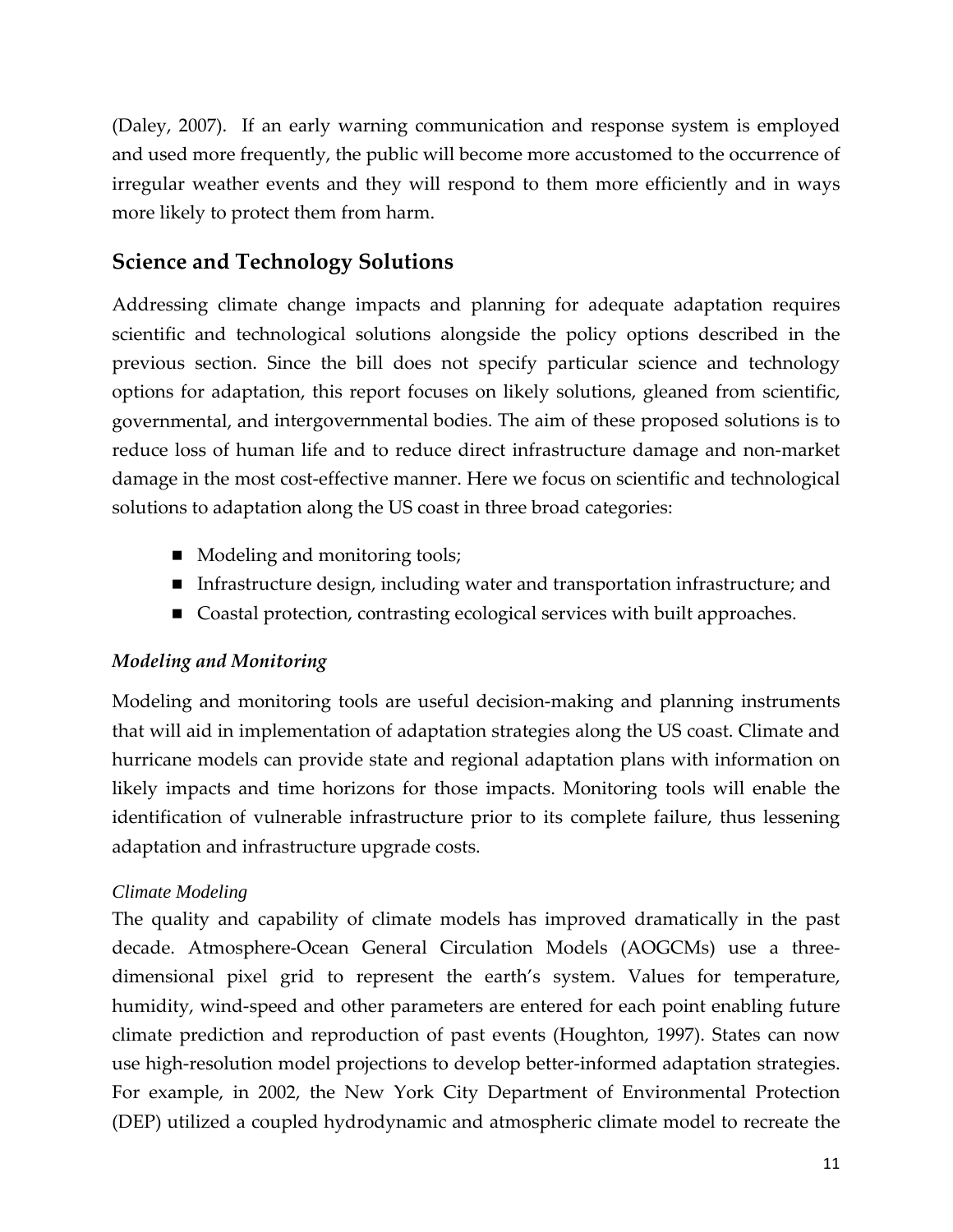effects of past hurricanes. This process enabled effective planning for the placing of storm surge barriers within the harbor and the Hudson River.

### *Hurricane Modeling*

Presently, NOAA uses hurricane models routinely to predict hurricane formation, strength, and direction before storms make landfall. As there are a wide number of models with different strengths and weaknesses, NOAA uses over a dozen discrete models divided into two broad prediction classes: tracts and intensity. Tract models predict the likely course the hurricane will follow, while intensity models predict whether hurricanes are likely to strengthen or weaken over a given period. In addition, coupled models can predict an increase or decrease in storm intensity alongside changes in typical inland storm paths (Kennedy et al., 2002). Planners can use this information to predict future hurricane paths inland and plan accordingly.

## *Infrastructure Monitoring Technologies*

In order to detect infrastructure damage, an array of tools is necessary to improve monitoring capabilities and decision‐making processes. Bridges are a critical type of infrastructure and they are particularly sensitive to collapse. Networks of sonar sensors can be used to monitor scour‐critical bridges in vulnerable areas (e.g., Alaska). Sensing, nanotechnologies, and "smart" technologies are available to monitor a wide range of threshold sensitive infrastructure including buildings, bridges, bridge decks, and pavement (TRB, 2008; Klein et al., 1999). Finally, x‐ray machines can identify hidden cracks in girders and computerized sensors can track changes in stresses on steel beams; both are essential to bridge structural integrity (TRB, 2008).

### *Infrastructure Solutions*

Since infrastructure is in place for long periods, it is particularly susceptible to longterm climatic changes. Investment of adaptation funding in infrastructure such as transportation, and water and sewage systems will therefore achieve especially high yields.

There are two options for infrastructure upgrades in the face of climate change: strengthening infrastructure to withstand climate change impacts or developing new infrastructure with higher adaptive capacity. Strengthening would include increasing water pumping capacity in subways, raising highways and railroads by re-ballasting or adding pavement, and retrofitting bridge footings with ripraps to protect them from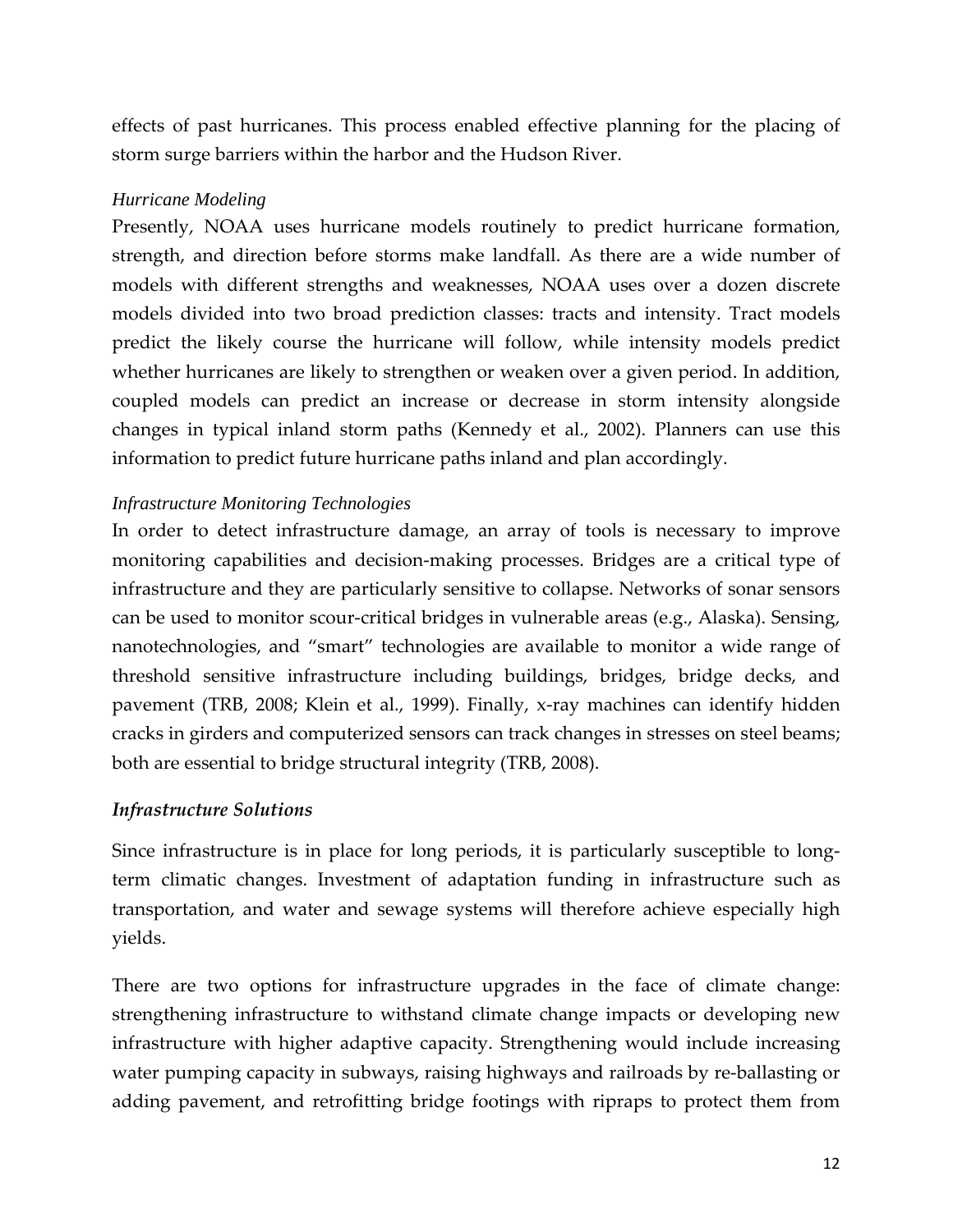scour (EPA, 2007b, NYC DEP, 2008). New infrastructure should not be built alongside flood plains, because new construction tends to be particularly vulnerable in these areas. Adaptation options for infrastructure will need to focus on engineering and design standards that take into account future climate conditions, particularly for water systems and transportation infrastructure.

#### *Transportation*

When industry standard design life values were established for transportation infrastructure, climate change and its associated increase in extreme weather events were not considered (Klein et al., 1999). On average, pavement lasts 10‐20 years, rail track less than 50 years, and bridges and tunnels 50‐100 years. As a result of higher levels of precipitation , elevation of streets, bridges and rail lines, more robust drainage canals near coastal roads and additional pumping capacity, especially for tunnels and subway systems, will be needed along with more robust, water-resistant insulation of energy infrastructure and electrical wiring systems (especially for subways and monitoring sensors).

#### *Water and Sewage*

The increase in severe precipitation events will also necessitate adaptation solutions to our water supply system. The principal component of both water and drinking water systems is piping. Of the existing pipes in the US, metallic pipes installed in the past 20 – 40 years are the ones experiencing the most frequent failures due to corrosion and environmental stresses (Rahman, 2007). In response, new materials such as glassreinforced plastic, Polyvinyl Chloride (PVC), and polyethylene of raised temperature resistance (PE‐RT), are being used to replace pipes made from concrete, clay or ductile iron (EPA, 2007c). Plastic compounds have a high resistance to water and chemical corrosion; however, their health impacts and lifecycle costs are presently unknown.

Nitrogen control and phosphorous removal technology will be important for water treatment plants to ensure water is treated sufficiently during extreme precipitation events before being released into water bodies. Energy-efficient wastewater treatment technologies will become the norm rather than an upgrade. Larger‐diameter and steep sewers with incorporated sediment traps will also be necessary.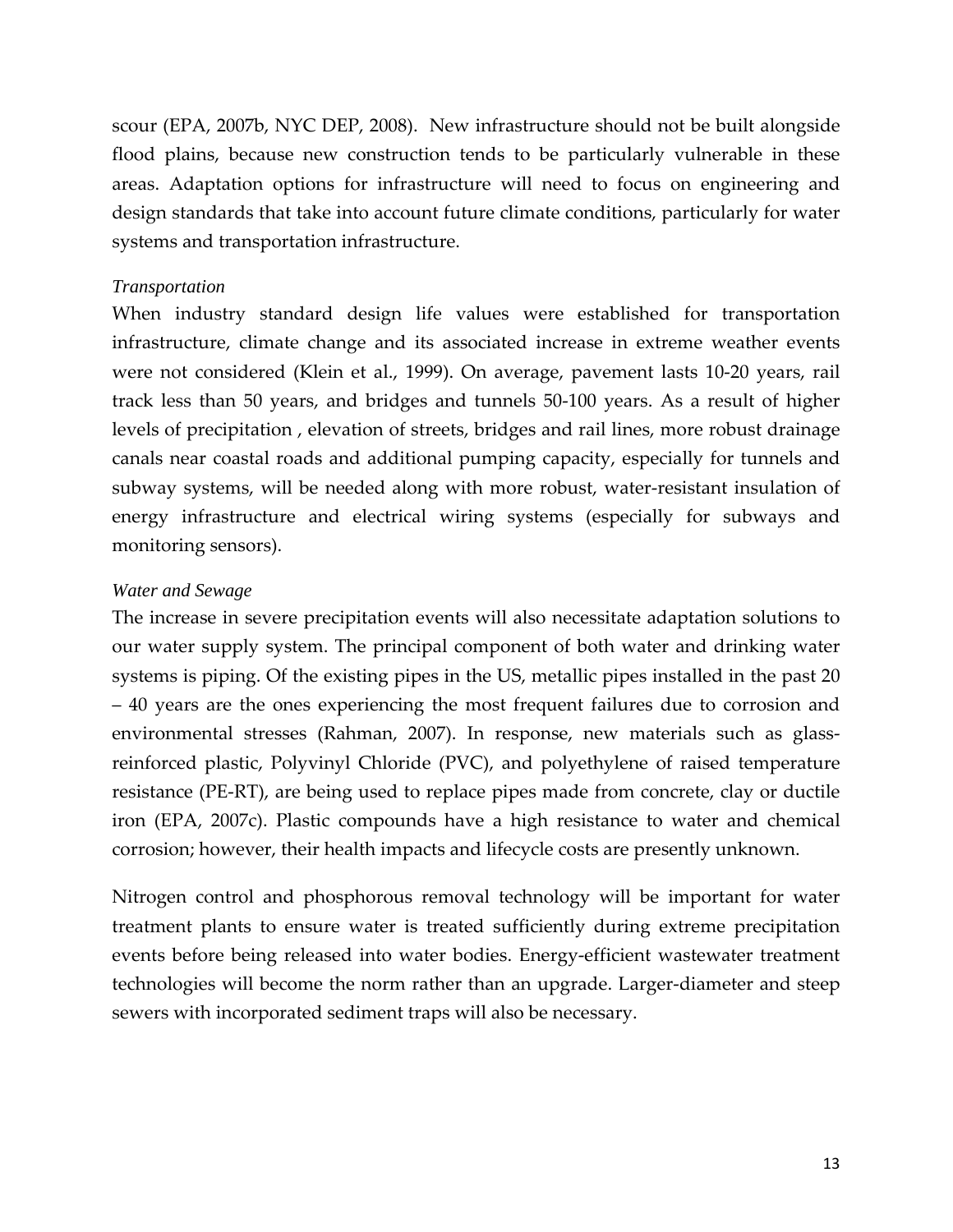## *Coastal Protection*

Coastal protection can be achieved through engineering or through the use of existing ecosystems.

### *Seawalls*

Seawalls are engineered to impede inshore water flow resulting from sea level rise. Similar to levees, they must be built continually for long stretches to ensure gaps do not allow flooding inland (Mendelsohn, 2000). In addition, rising sea levels and increased wave action intensity may force large amounts of water over seawalls; this problem, termed 'over-topping' must be managed if seawalls are employed as an adaptation strategy.

There are other drawbacks to the use of seawalls. When seawalls are constructed, they can impede barrier islands' movement towards the shore. As sea levels rise, the marsh cannot move inwards, and is lost to the encroaching sea, reducing the natural ability of the coast to act as a buffer against extreme weather events (Bouma, Schram, & Verbeke, 2008). Once these natural barriers are lost, seawalls may need additional strengthening to buffer against the resulting increase in wave action (Kennedy et al., 2002).

### *Ecosystem Services*

Natural land loss causes a variety of impacts, including changes in the local hydrology, changes to the ecosystem's filtration and waste buffering capacity, as well as changes to natural storm buffering functions (Chopra et al., 2005). Coastal wetlands, such as salt marshes or mangrove swamps, are well known storm buffers. Plants, including trees, root mats, and grasses, trap water through their complex vegetative structure, slowly releasing it back into the surrounding environment, thus reducing the risk of flooding (EPA, 1995). Since many coastal wetlands have been replaced by development, restoration is required in many regions. Therefore, the most effective plan would conserve the existing ecosystem by limiting the potential sources of degradation, recover a partially degraded ecosystem by reducing vegetation stresses and enabling sediment buildup to allow vegetation to reestablish, and completely rebuild the ecosystem by creating new wetlands.

Using wetlands to buffer flooding impacts is considered more effective and economically viable than artificial technological solutions (Barbier, 2007; Hansen, Biringer & Hoffman, 2003). For example, the many expensive engineering projects in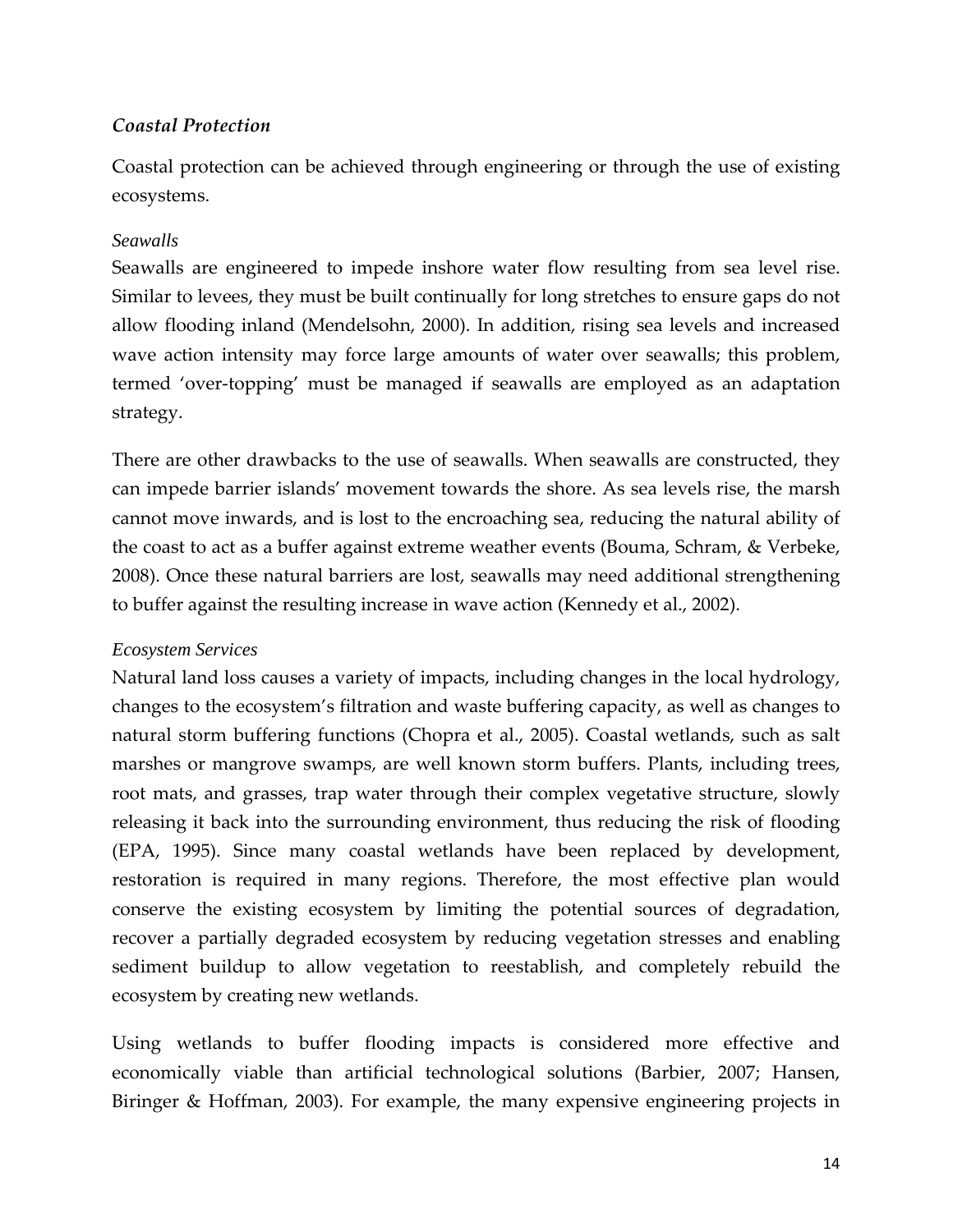the Mississippi River basin implemented in the past 150 years to control floods and improve river navigation resulted in the loss of 6.9 million hectares of natural wetlands and an increase the region's vulnerability to flooding (Chopra et al., 2005). Salt marshes in Louisiana are critical storm buffers that reduce the energy of wave action and absorb excess water. In turn, this reduces the likelihood of flooding and infrastructure damage under hurricane conditions (Penland & Sutter, 1988). Climate change is likely to reduce the resilience of our coastal ecosystems making ecosystem restoration, monitoring, and protection of critical importance.

Barrier beaches and islands also serve as effective storm barriers; like wetlands and other ecosystems, they reduce wave and wind action and intensity, dampening the effect of the storm inland and providing an essential habitat to coastal flora and fauna. Through the protection they provide, barrier beaches also enable the formation of salt marshes (Figure 3). Through the dynamic interaction of these two ecosystems, barrier beaches and salt marshes provide strong buffering capacities for natural hazards and coastal erosion. Restoring barrier islands may be an effective adaptation solution to protect coasts in some regions.



**Figure 3. Barrier Islands providing natural protection to coastal areas.** 

## *Coastal Ownership*

According to the Arctic Climate Impact Assessment, a 50‐cm rise in sea level will likely cause coasts to retreat by 50 m where land is relatively flat (Berner et al., 2004). Typically, states' immediate coastal boundaries are held as "public trust tidelands" (Titus, 1998); however, with projected sea level rise, coasts will move significantly inwards. Coastal development can exacerbate problems raised by climate change; as sea levels rise, natural storm buffers including wetlands may be lost to the encroaching sea. Despite the challenges in large-scale resettlement programs, some states have been successful in these efforts. New Jersey began the Coastal Blue Acres land acquisition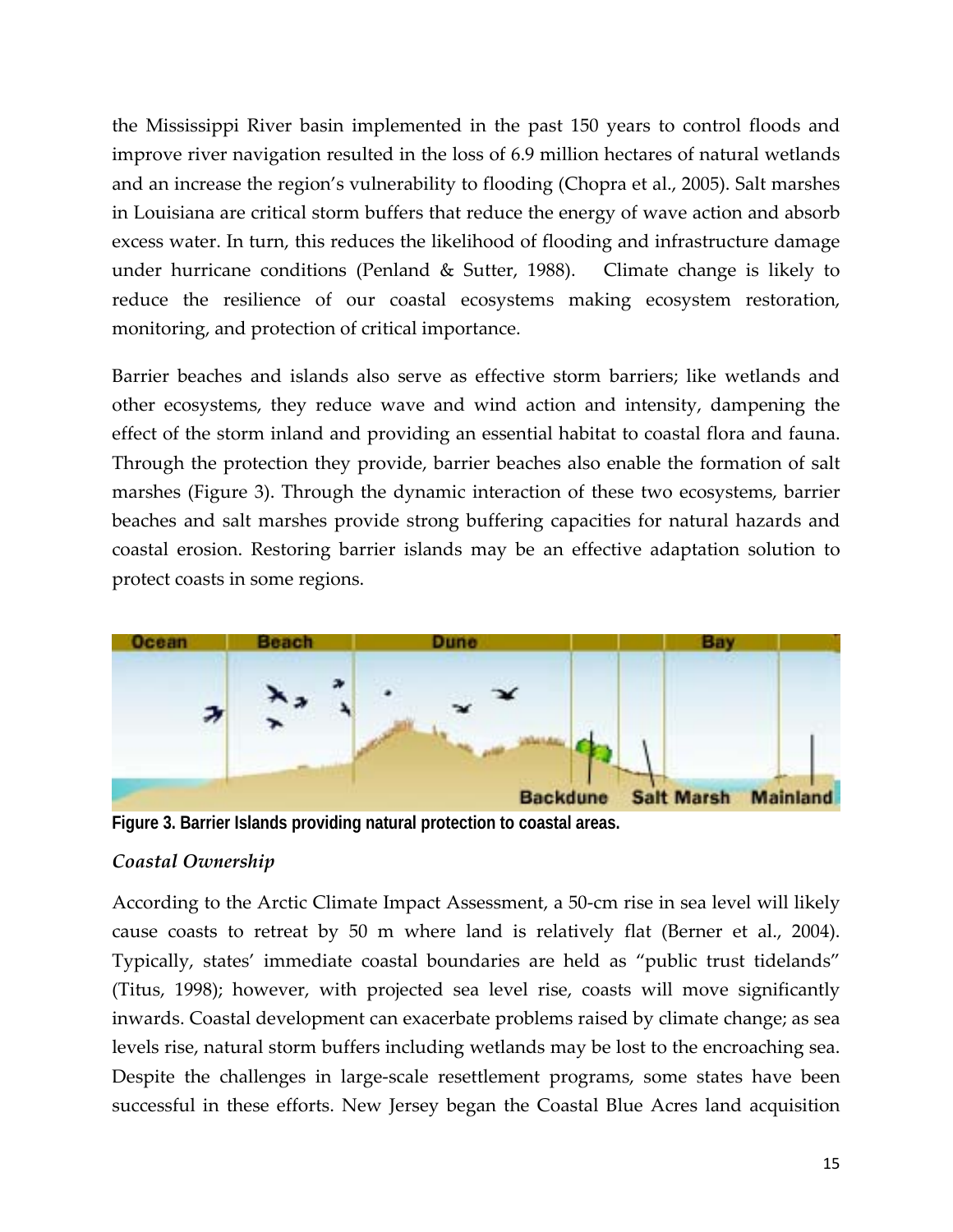<span id="page-18-0"></span>program in 1995, targeting land in storm prone areas (Easterling, Hurd, & Smith (2004). Land was also acquired to act as buffer strips, protecting regions further inland and decreasing wetland losses. Policy tools, which may aid coastal ownership restructuring, include setback lines and rolling easements.

### *Setback Lines*

Setback lines are development boundaries based on the distance from the coast and vulnerability of the land. This policy tool can prevent development in areas prone to erosion and storms (Titus, 1998). However, setback lines can be challenging to draw, since projected sea level rise is relatively uncertain. In addition, while they may prove effective immediately, their usefulness is questionable once advancing coastlines reach beyond their boundary, a likely scenario for many jurisdictions in the 21st century. This can create a problematic situation where states may be required to purchase land in the future or force people from their land (Titus, 1998).

## *Rolling Easements*

Rolling easements are particularly useful given that small increases in sea level can lead to coastal retreat inland, and projected sea level rise is still relatively uncertain. Rolling easements do not limit shoreline development as heavily as setback lines; rather, they require owners and developers to recognize state ownership within a certain distance from the shore, and eventually cede their ownership rights over time. Rolling easements also prevent problems of seawall development infringing on wetland preservation, thereby ensuring natural buffers move inland with the coast. Texas is one state currently employing this planning model.

 $\mathcal{L}_\text{max}$  and  $\mathcal{L}_\text{max}$  and  $\mathcal{L}_\text{max}$  and  $\mathcal{L}_\text{max}$  and  $\mathcal{L}_\text{max}$  and  $\mathcal{L}_\text{max}$ 

# Measuring the Success of the Solutions

The Climate Change Adaptation Act calls for a multi‐year process to ensure that coastal States and vulnerable areas of the US are prepared for the expected impacts of climate change. Therefore, the ultimate success of the proposed Act will be determined by the effectiveness of the adaptation solutions designed and implemented as a result of the Act. As such, a monitoring and evaluation strategy will be needed and will need to provide answers to the following key questions:

- Are people in coastal regions safer?
- Are contingency plans in place for emergency responses?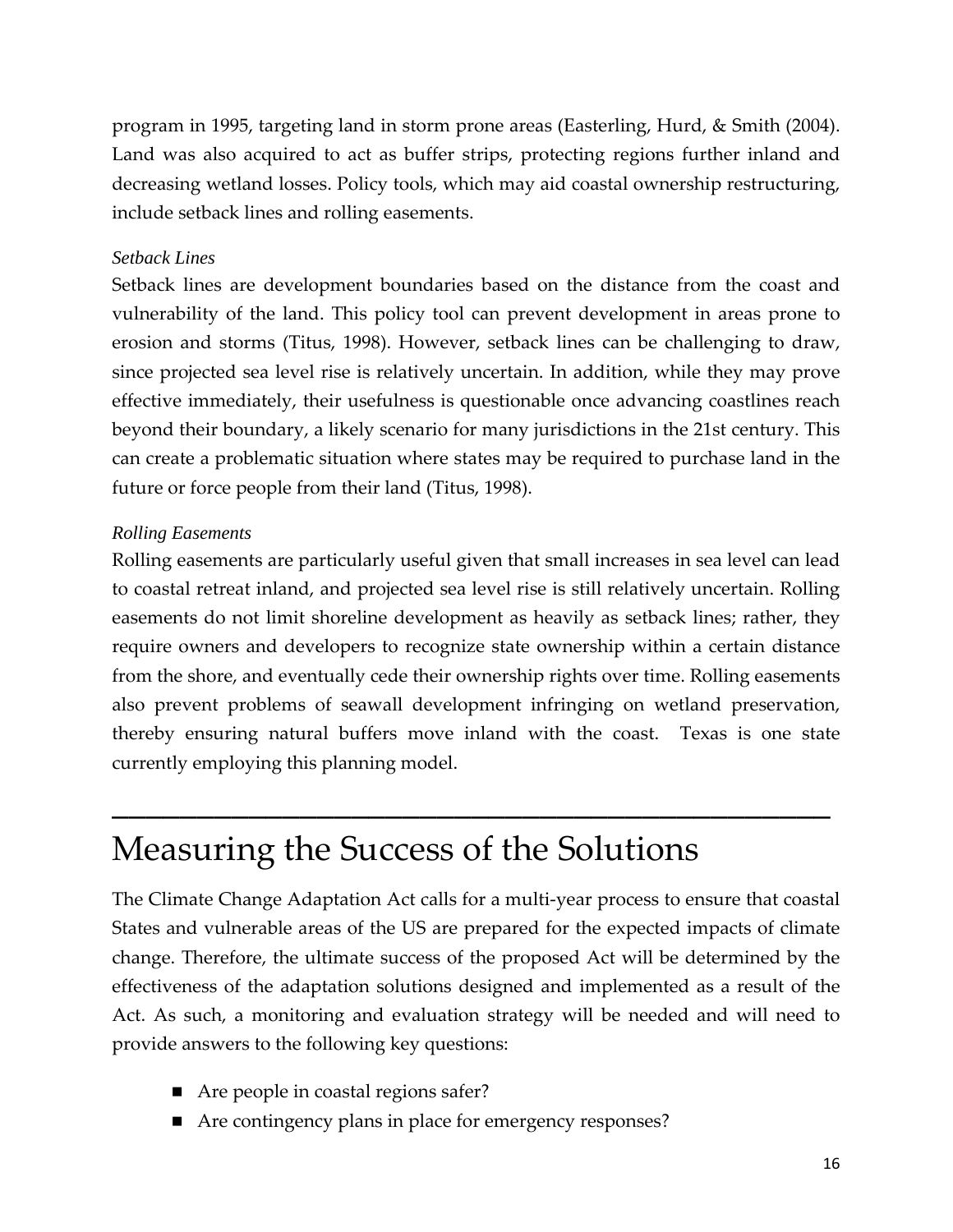- <span id="page-19-0"></span>■ Have monitoring systems been developed and implemented?
- Have the impacts of climate change been consistent with expectations and models?
- Has funding been well spent?
- Is infrastructure able to withstand extreme weather events?
- Is the health of US coastal ecosystems being maintained?

# **Defining Success**

The Act sets forth three key phases of implementation: (a) Policy Framework, (b) Institutional Compliance, and (c) Risk Reduction. A comprehensive monitoring and evaluation strategy will need to focus on assessing the success of the Act at each stage of its implementation. Although all three phases are important, ultimately, the long‐term significance of the Act will depend on how successful it is in terms of reducing risks to people, property and ecosystems. Figure 4 presents a schematic representation of the three phases of the Act that will be monitored and evaluated, with an emphasis on risk reduction.



**Figure 4. Schematic representation of the three areas of the Act that will be monitored and evaluated, from national to regional to local levels, as a function of time.**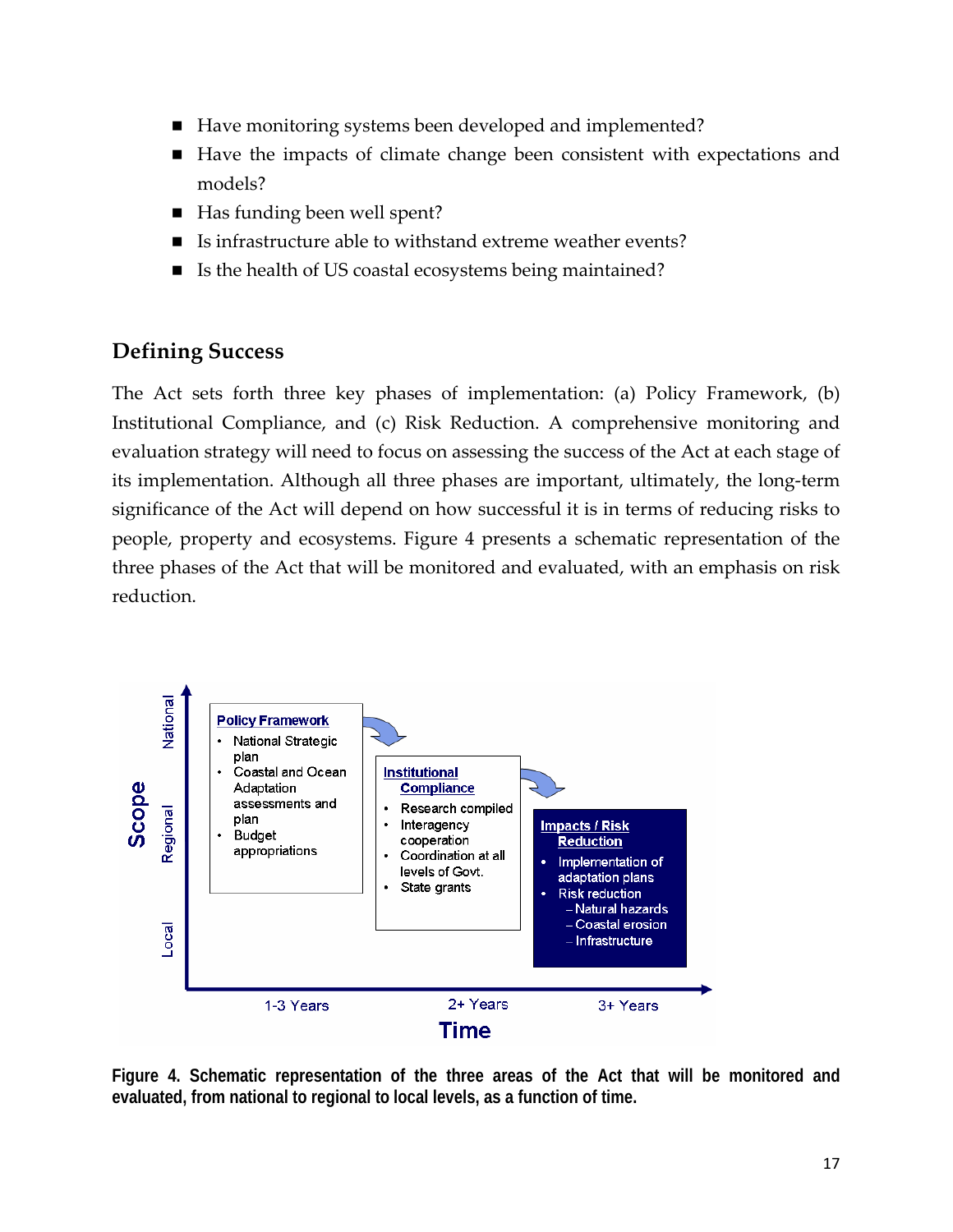### *Adaptation Solutions*

Successful long-term implementation of the Act will ensure that coastal states and vulnerable communities are provided with sufficient information, tools, technical assistance, plans and funding to adapt to the expected impacts of climate change. As discussed earlier, adaptation solutions can be broadly organized into two types: Policy & Management Solutions, and Science & Technology Solutions. Given the nature of the key environmental problems outlined earlier in the report, however, the monitoring and evaluation strategy presented here will focus on the Science & Technology Solutions, specifically focusing on three components: (1) Infrastructure, including water and transportation systems, (2) Populations, including people and personal property, and (3) Ecosystems, including salt marshes and mangroves. Table 1 presents the expected outcomes for each of these components, as well as the key indicators of success and the corresponding monitoring strategies.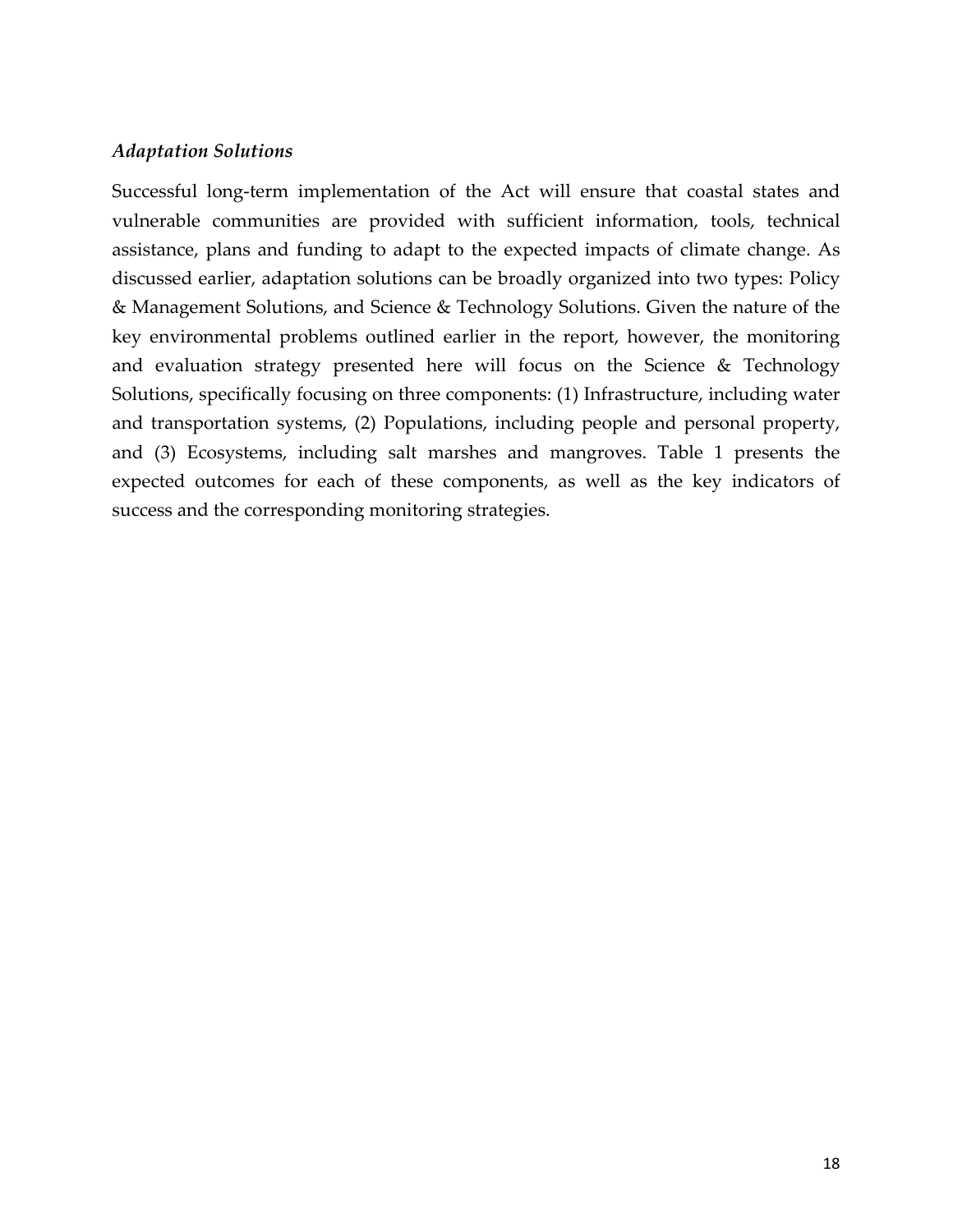| Impacts and Risk<br><b>Reduction</b> | <b>Outcomes</b>                                                                                             | <b>Key Indicators</b><br>of Success                                                                                                            | <b>Monitoring</b><br><b>Strategies</b>                                                                                   |
|--------------------------------------|-------------------------------------------------------------------------------------------------------------|------------------------------------------------------------------------------------------------------------------------------------------------|--------------------------------------------------------------------------------------------------------------------------|
| <b>Infrastructure</b>                | <b>Aging infrastructure</b><br>retrofitted, rehabilitated or<br>replaced                                    | <b>Regulatory requirements</b><br>for public infrastructure<br><b>Revised optimal design</b><br>lifetimes                                      | Ongoing inventory of<br>vulnerable infrastructure<br><b>Establishment of procedures</b><br>for infrastructure management |
|                                      | Infrastructure failures<br>avoided                                                                          | Real-time monitoring and<br>$\overline{\phantom{a}}$<br>threshold profiles<br>Improved ability to<br>withstand weather impacts                 | <b>Technologies for monitoring</b><br>and evaluation of key infrastructure<br>(e.g. pipes and bridges)                   |
|                                      | <b>Relocation of vital</b><br>infrastructure and strategic<br>assets from vulnerable areas                  | Reduced outages,<br>downtime and economic loss<br>due to coastal flooding and<br>storms                                                        | Updated inventory of vital<br>assets located within vulnerable and<br>high risk areas                                    |
| Populations                          | Lowered risk of human<br>losses                                                                             | Fewer people living in<br>vulnerable coastal areas                                                                                             | Inventory of vulnerable areas;<br>census data                                                                            |
|                                      | <b>Enhanced ability to</b><br>predict storm intensity and<br>path                                           | Early warning systems,<br>emergency preparedness and<br>response systems, evacuation<br>programs                                               | <b>Evaluation of predictive models</b><br>compared to actual events                                                      |
|                                      | Programs to rebuild or<br>relocate damaged property                                                         | <b>Restructuring of NFIP and</b><br>coastal Insurance<br>program/premium structures                                                            | Comparative analysis of<br>insurance coverage and damage<br>claims                                                       |
| <b>Ecosystems</b>                    | Development restricted in<br>coastal zones and erosion<br>countermeasures implemented                       | <b>Reduction in rate of</b><br>coastal development in high risk<br>areas<br><b>Coverage of coastal</b><br>acquisition and easement<br>programs | Inventory and assessments of<br>coastal areas                                                                            |
|                                      | <b>Wetlands and ecosystems</b><br>restored and protected                                                    | <b>Ecosystem integrity and</b><br>land area maintained or<br>increased                                                                         | Assessments of land area and<br>ecosystem health; effectiveness of<br>restoration strategies                             |
|                                      | <b>Fewer flooding events</b><br>and shorter duration of impacts<br>from coastal flooding and storm<br>surge | <b>Reduction in frequency</b><br>and intensity of flooding events<br>along coastal regions                                                     | <b>Standardized methods for</b><br>measuring storm surge and flooding<br>events                                          |

**Table 1. Outcomes, Indicators and Monitoring Strategies for the Impacts/Risk Reduction Phase of the Act.**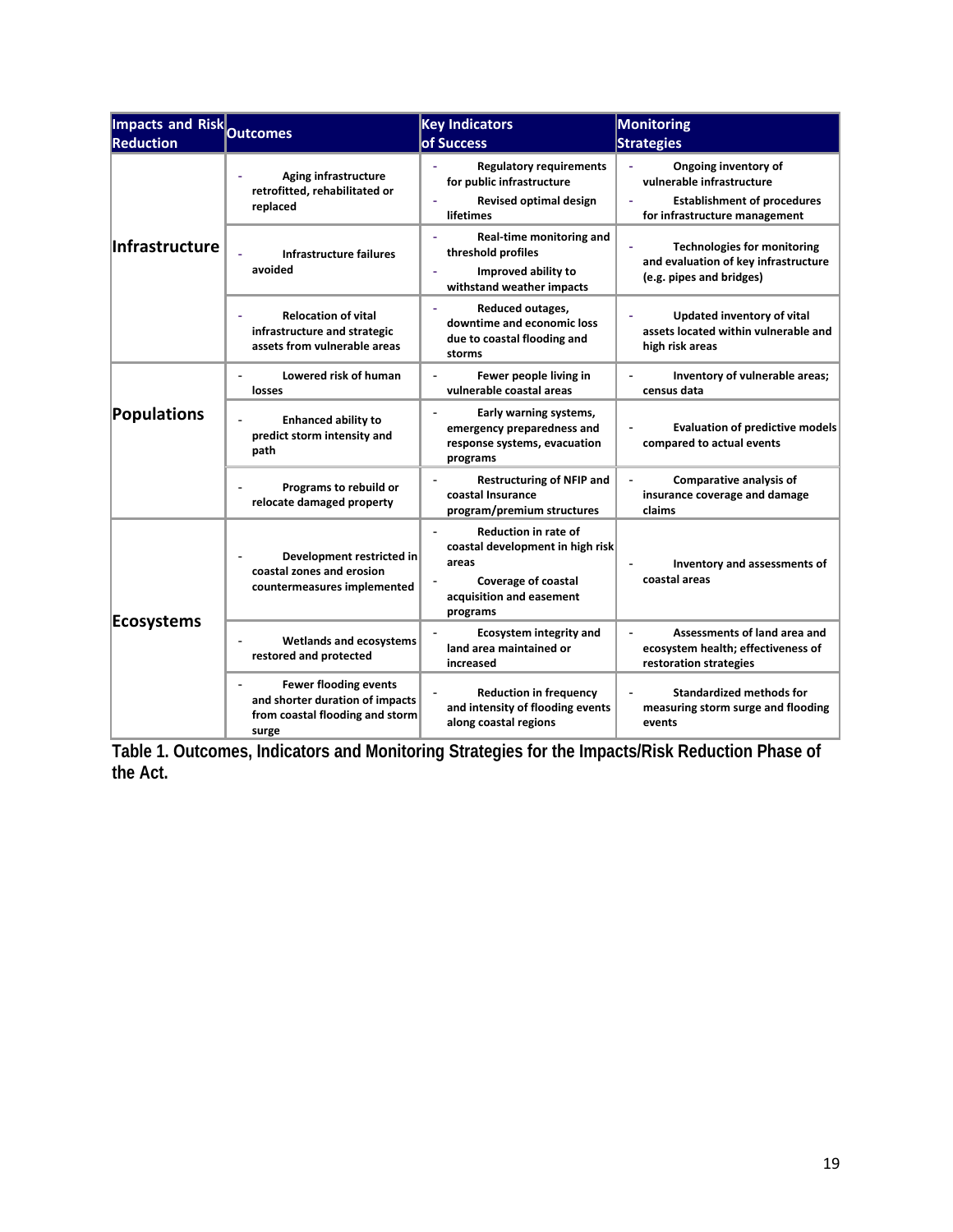## <span id="page-22-0"></span>*Challenges of Monitoring and Evaluation*

Given the national scope of the Act and the complexities inherent in coordination and information sharing between federal, state and local agencies, monitoring and evaluation will face challenges that will need to be resolved by NOAA and participating agencies. Foreseeable challenges include:

- **Diversight:** what agency will be responsible for oversight of the national adaptation program and who will be responsible for implementation of the program at each level of government and local area?
- **Enforcement**: what are the enforcement steps, and what agency is responsible for enforcement and assessment of penalties for non‐compliance?
- **Information sharing**: the effective collection of data for each indicator will require extensive networks of information to be updated and monitored for compliance. How will this information be managed and what agency will be responsible for ensuring timely reporting of data?
- **Feedback loops**: how will periodic monitoring and evaluation results get incorporated into the process to ensure institutional learning in order to reach the expected results?
- **Time**: how will the plans measure long-lived infrastructure assets that are designed to last centuries?

# Controversial Aspects of the Solutions

Globally and nationally, climate change is a controversial issue. Not surprisingly, given the current public debate in the US over climate change and its policy implications, there are several key controversies surrounding the science of adaptation policy as presented in the Act. The following are the three most salient controversies that will need to be addressed.

 $\mathcal{L}_\text{max}$  and  $\mathcal{L}_\text{max}$  and  $\mathcal{L}_\text{max}$  and  $\mathcal{L}_\text{max}$  and  $\mathcal{L}_\text{max}$  and  $\mathcal{L}_\text{max}$ 

## **Scientific Uncertainties**

The Act accepts climate change as a fact; however, there is controversy over uncertainties regarding the specific, regional and local impacts of climate change and adaptation options (IPCC, 2007). This uncertainty has important implications for adaptation policy, management, and implementation. The result is controversy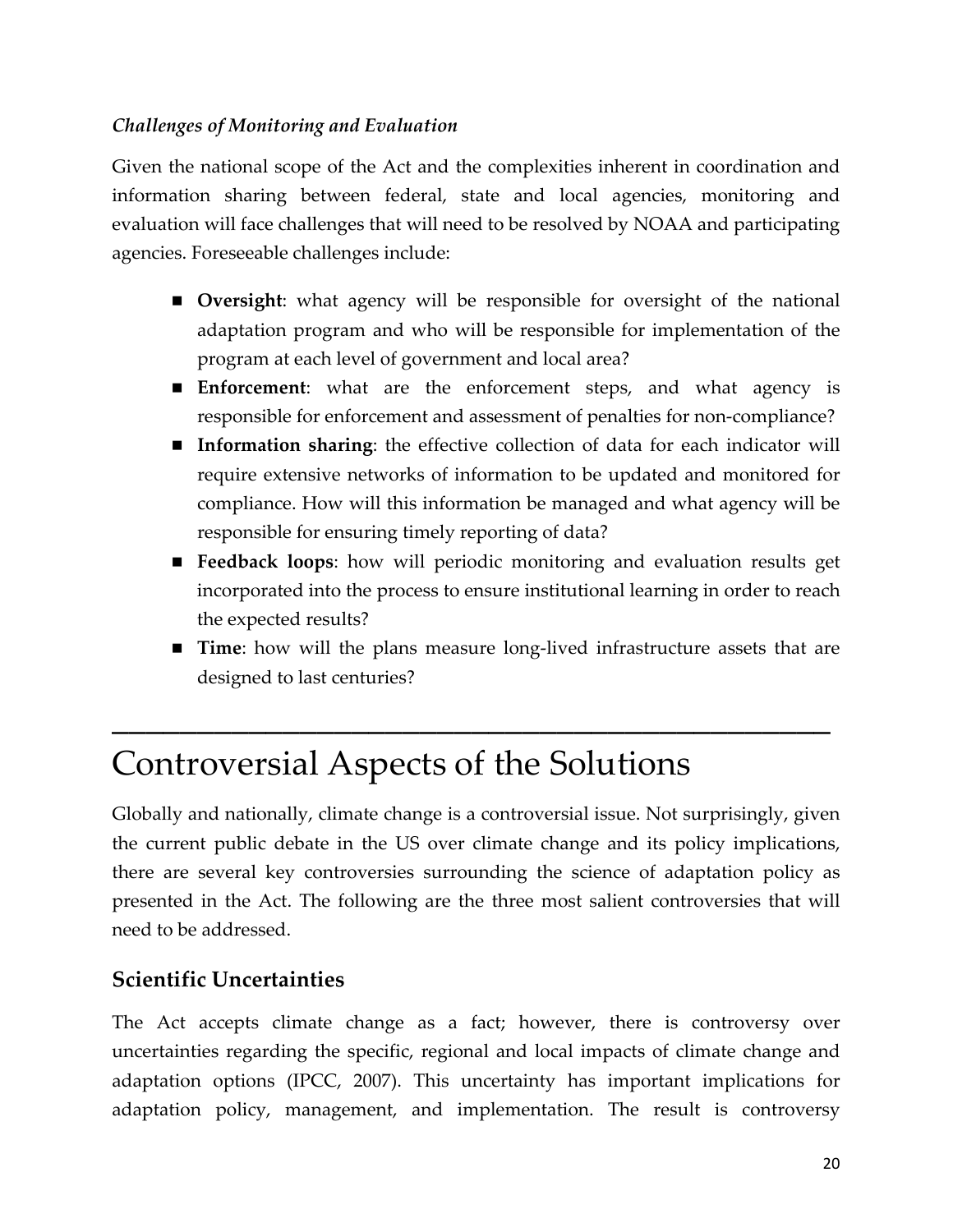surrounding the uncertainties over the specifics of climate change impacts (i.e., *which* impacts will be significant for a particular region or city), the time frame of the impacts (*when* will they occur), which adaptations options are best (*what* and *how*), and how much these options will cost (EPA, 2004).

These uncertainties have led to a controversy between those that think immediate adaptation actions are necessary (e.g., proponents of the Act), and those that think that more certainty and scientific knowledge are needed before adaptation actions are developed and implemented (some opponents of the Act). The Act addresses this controversy by calling for a multi‐step process that involves assessments, research and coordinated implementation by federal and state agencies. If the Act is adopted into law, the controversy over the need for adaptation actions in the face of many and varied uncertainties will be replaced by increased consensus over the need for both further research and immediate action.

## *Controversies over Ecosystem Services*

Coastal wetlands, specifically salt marshes and mangrove swamps, provide effective water storage capacity during flooding, protection from coastal erosion, and are more cost-effective in providing these services than man-made structures or engineered adaptation solutions. The scientific controversy regarding environmental services involves research and management models relating to ecosystems as either (a) providers of key environmental (and adaptation) services, or (b) as having intrinsic and extrinsic non‐use values (McFadden, 2008). This controversy over *why* ecosystems are important could be replaced with a consensus that they *are* important, with coordinated and focused research on: (i) how to better protect ecosystems by maintaining their integrity (IPCC, 2007); (ii) how to better monitor ecosystem health, integrity and stresses, and (iii) how to conduct more effective restoration of ecosystems. As New York City has shown with its innovative watershed‐approach to securing its freshwater supply, primarily from the Catskill/Delaware area (NYC DEP, 2006), environmental services and ecosystem integrity can be directly related (Malcolm, et al., 2000).

### *Adaptation vs. Mitigation*

There is a controversy regarding the science and engineering aspects of adaptation as addressed by the Act stemming from an imbalance in the amount and depth of research that is currently being conducted regarding adaptation and mitigation (Hulme, et al.,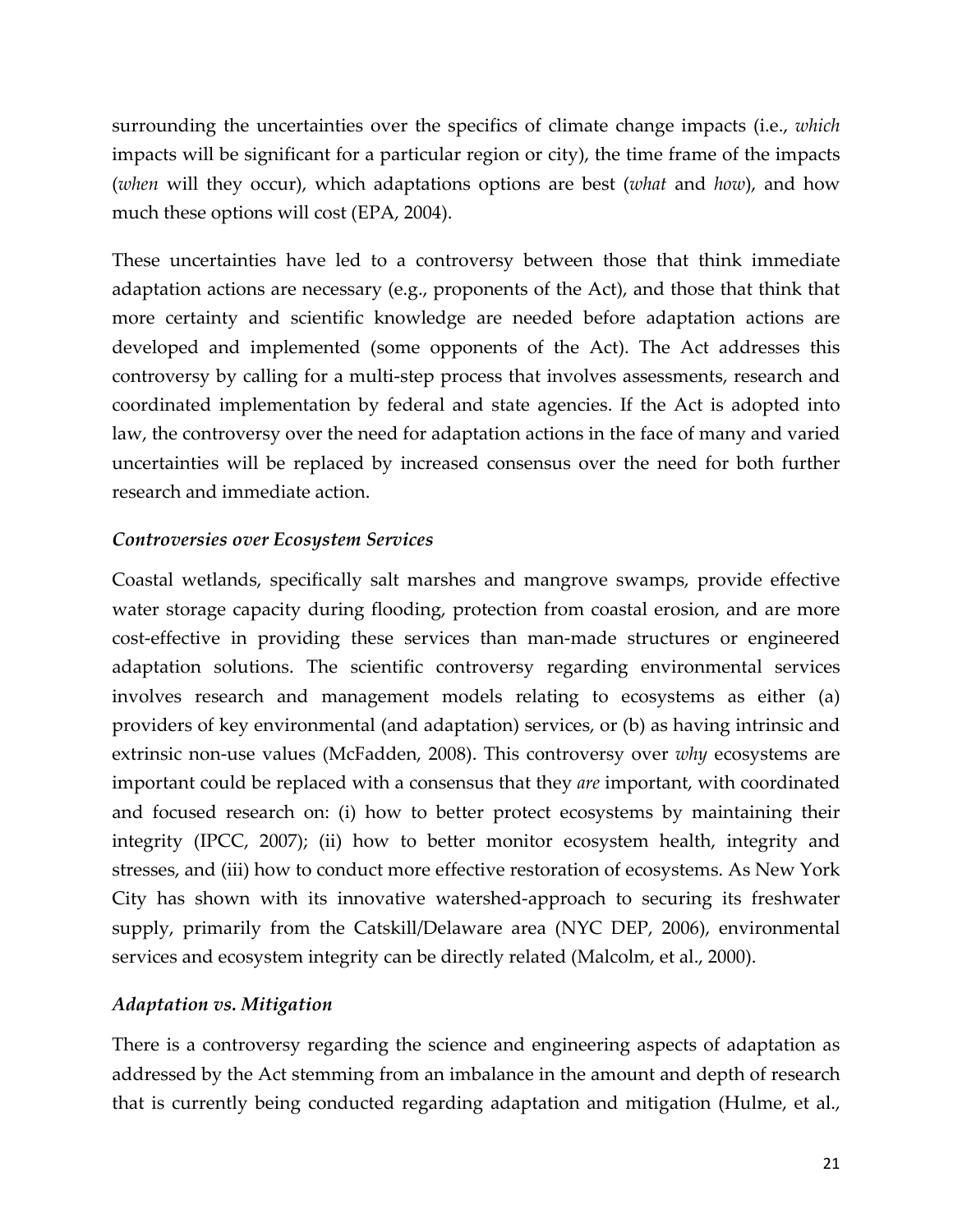<span id="page-24-0"></span>2007). In short, we know much more about the scientific and engineering aspects of mitigation than we do about adaptation. Paradoxically, however, while the Act establishes parameters for adaptation research in the US, there is, as yet, no federally mandated research initiative on mitigation. There will need to be more coordinated research efforts that relate our current level of understanding with regards to mitigation to a comparable level of understanding with regards to adaptation. Without a balanced scientific understanding of both mitigation and adaptation options, climate change will make adaptation more expensive, more complicated, and less efficient (Pew Center on Global Climate Change, 2008).

A further controversy is related to the nature and focus of adaptation and mitigation. With scientific, technological and engineering advancements, adaptation options will likely be increasingly effective at reducing risks resulting from climate change impacts. Our increasing, yet relative, success at adaptation may paradoxically reduce the incentives to mitigate the causes of climate change in the minds of the general public and policy makers. In this scenario, effective adaptation could create a negative feedback loop for mitigation policy and implementation, and perhaps curbing carbon emissions and sustainable development policies will be seen as less imperative. Given the recent track record of the US with regards to international mitigation initiatives, this controversy is of particular importance.

 $\mathcal{L}_\text{max}$  and  $\mathcal{L}_\text{max}$  and  $\mathcal{L}_\text{max}$  and  $\mathcal{L}_\text{max}$  and  $\mathcal{L}_\text{max}$  and  $\mathcal{L}_\text{max}$ 

# Conclusion

## **Does the Act Successfully Address the Science?**

The Climate Change Adaptation Act is an important and far-reaching policy in that it clearly establishes the need to consider climate change adaptation as a national priority. With a strong emphasis on research, information sharing and coordination, the legislation calls on policy makers to think, plan and prepare for climate change. However, the strengths of the Act as a policy tool do not fully compensate for its shortcomings in its scope and in its failure to address key issues.

A key strength of the Act is the importance it places on research regarding climate change and adaptation. In addition to expanding federally mandated research on climate change, it provides a coordination structure for information sharing and inter‐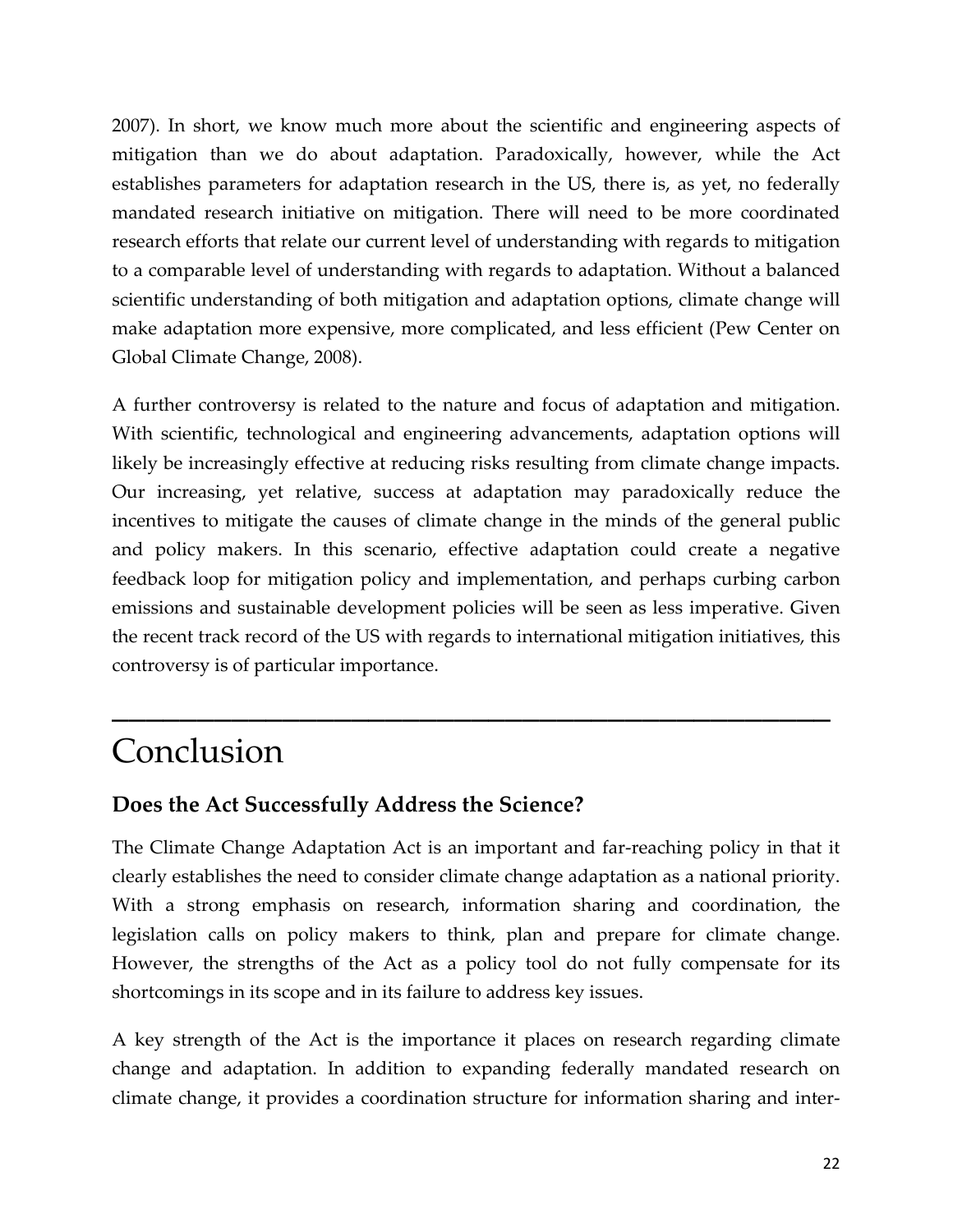agency cooperation between NOAA and the ongoing Global Change Research Program. The Act also seeks to provide coastal states and vulnerable regions sufficient funding to properly plan and implement local adaptation options.

Another key strength of the Act is its multi‐year strategy in establishing expected outcomes and milestones, at the national, regional and state levels. The Act establishes clearly defined outcomes at different levels and phases of implementation: (a) Policy Framework, (b) Institutional Compliance, and (c) Risk Reduction. This differentiated and multi‐step approach establishes a national policy process through which future research and implementation can be adjusted according to the lessons learned in the initial phases of research and implementation.

The Act, however, also has key shortcomings. The Act does not address some of the major controversies involved with climate change adaptation science and policy. Specifically, and in light of the current emphasis on the environment as a national priority, it does not set forth a position regarding the importance of protecting and restoring coastal ecosystems as part of the adaptation plan. Further, the potential conflict and contradiction between adaptation strategies and mitigation strategies are not addressed by any of the provisions of the Act. Given the complementary and interrelated nature of climate change adaptation and mitigation, the focus exclusively on adaptation may lead to a situation where effective adaptation supersedes and eliminates the view that there is a need for mitigation policy in the US.

In this context, the importance of the Act cannot be overstated. Passage of the Act would not only establish a far-reaching policy precedent regarding climate change adaptation in the US, but it would also lay the foundations for future international leadership regarding adaptation research, science and technology. The US, for example, would be better prepared to provide technology-transfer services to developing countries that may not have the resources (human, material or financial), to conduct the necessary research. With an effective adaptation policy, other policies addressing climate change, such as mitigation policies, could potentially follow. In light of the upcoming presidential and congressional elections in the US, and the expected changes with regards to climate change policy, the Act represents a step, albeit an imperfect one, in the right direction.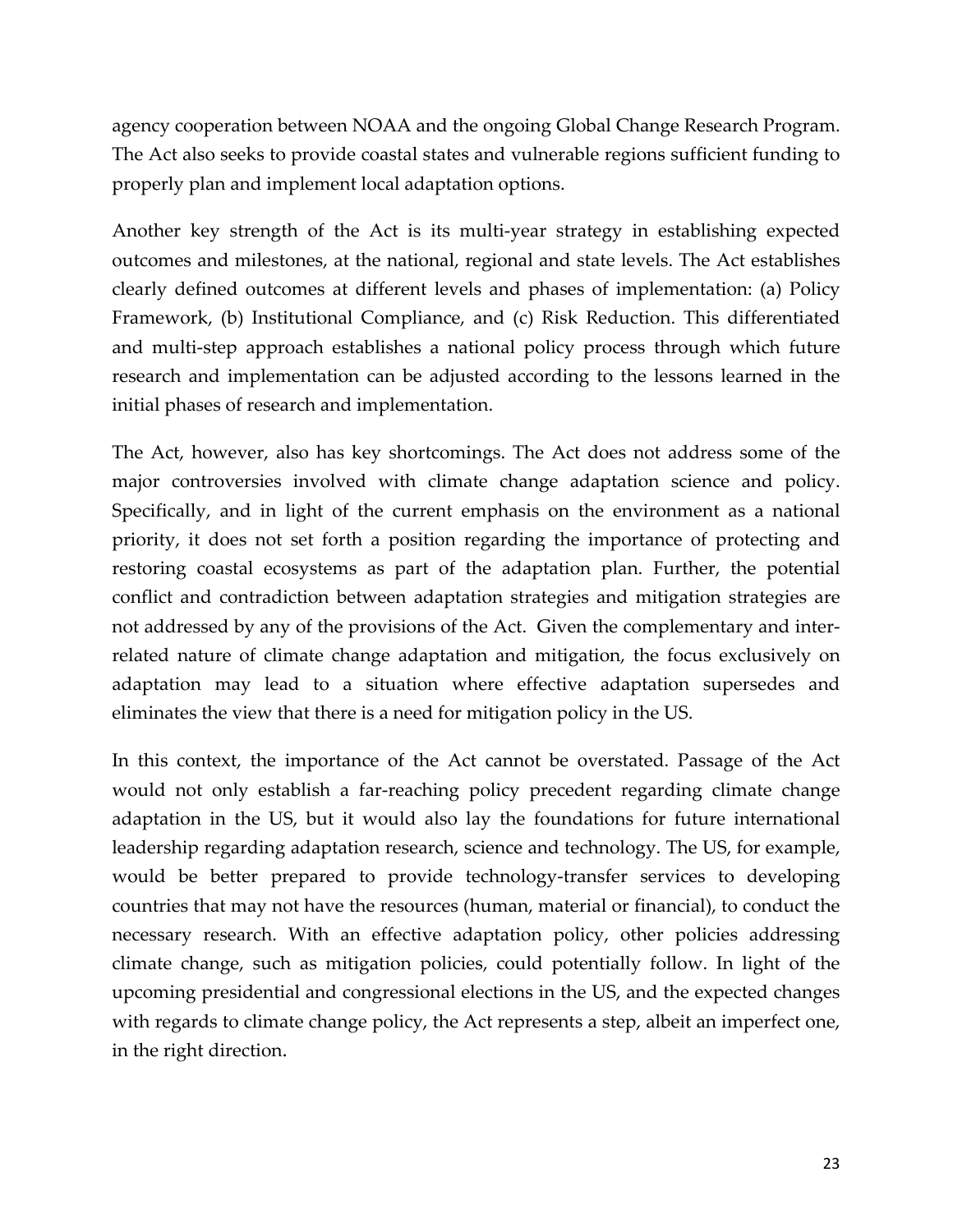# References

Barbier, E.B. (2007) "Do Mangroves Reduce Expected Storm Damages? Valuing the Storm Protection Service of Coastal Wetlands." 15th Annual Conference of the EAERE. Thessaloniki, Greece.

<span id="page-26-0"></span> $\mathcal{L}_\text{max}$  and  $\mathcal{L}_\text{max}$  and  $\mathcal{L}_\text{max}$  and  $\mathcal{L}_\text{max}$  and  $\mathcal{L}_\text{max}$  and  $\mathcal{L}_\text{max}$ 

Berner et al. (2004). Arctic Climate Impact Assessment: Impacts of a warming arctic. Cambridge University Press.

Bouma, J. J., François, D., Schram, A. & Verbeke, T. (2008). Assessing socio‐economic impacts of wave overtopping: An institutional perspective. Coastal Engineering, in press, 1‐7.

Chan, S. (2008). Why the Subways Flood. The New York Times, June 25, 2008. Retrieved June 24, 2008 from [http://cityroom.blogs.nytimes.com/2007/08/08/why](http://cityroom.blogs.nytimes.com/2007/08/08/why-do-the-subways-flood/)-do-the[subways](http://cityroom.blogs.nytimes.com/2007/08/08/why-do-the-subways-flood/)‐flood/.

Chopra K., Leemans, R., Kumar, P. & Simons, H., (eds). (2005) Ecosystems and Human Well-Being : Policy Responses (Vol. 3): A Report of the Millennium Ecosystem Assessment. Washington D.C.: Island Press

Cohen, S. (2008). We Need a Real National Rainy Day Fund. The New York Observer. Retrieved July 10, 2008 from [http://www.observer.com/2008/we](http://www.observer.com/2008/we-need-real-national-rainy-day-fund)-need-real-national[rainy](http://www.observer.com/2008/we-need-real-national-rainy-day-fund)‐day‐fund.

Daley, B. (2007). US lags on plans for climate change. The Boston Globe. Retrieved August 11, 2008, from

http://www.boston.com/news/nation/articles/2007/04/05/us lags on plans for climate [change/.](http://www.boston.com/news/nation/articles/2007/04/05/us_lags_on_plans_for_climate_change/)

Dickey, G. (2008). The Potential Impacts of Climate Change on U.S. Transportation. The National Academies. Web Page. Retrieved July 13, 2008 from http://www7.nationalacademies.org/ocga/testimony/Climate Change Impacts on US [Transportation.asp.](http://www7.nationalacademies.org/ocga/testimony/Climate_Change_Impacts_on_US_Transportation.asp)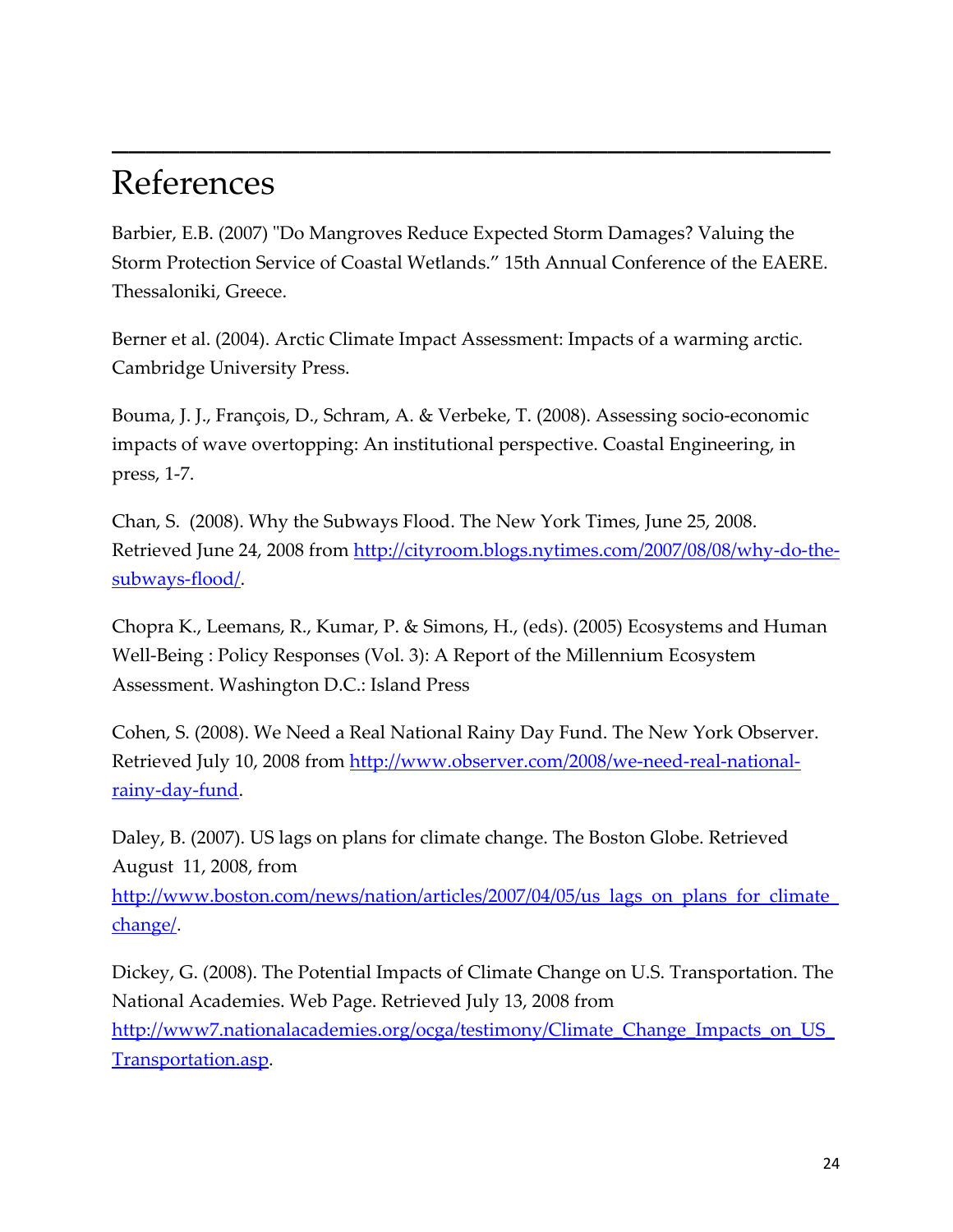Easterling, W., Hurd, B., & Smith, J. (2004). Coping with Climate Change: The Role of Adaptation in the United States. Pew Center on Global Climate Change.

Federal Emergency Management Agency (FEMA). (2006). Hurricane Hazards: Storm Surge. Retrieved June 17, 2008, from [http://www.fema.gov/hazard/hurricane/hu\\_surge.shtm](http://www.fema.gov/hazard/hurricane/hu_surge.shtm).

FEMA. (2006). Guidelines and Specifications for Flood Hazard Mapping Partners. Retrieved June 17, 2008, from [http://www.fema.gov/plan/prevent/fhm/gs\\_main.shtm.](http://www.fema.gov/plan/prevent/fhm/gs_main.shtm)

Fialka, J. (2008). Will Climate Change Shrink the Insurance Industry? Earth News. Retrieved July 13, 2008 from [http://www.earthportal.org/news/?p=992.](http://www.earthportal.org/news/?p=992)

Gagnon‐Lebrun, F. & Agrawala, S.(2006), Progress on Adaptation to Climate Change in Developed Countries: An Analysis of Broad Trends, ENV/EPOC/GSP(2006)1/FINAL, OECD, Paris.

Hansen, L. J., Biringer, J. L. & Hoffman, J.R. (eds). (2003). Buying Time: A User's Manual for Building Resistance and Resilience to Climate Change in Natural Systems. World Wildlife Fund. Retrieved July 21, 2008 at [http://assets.panda.org/downloads/buyingtime\\_unfe.pdf](http://assets.panda.org/downloads/buyingtime_unfe.pdf)

Houghton, J. T., Filbo, G. M., Griggs, D. J., & Maskell, K. (1997). IPCC technical paper II: An introduction to simple climate models used in the IPCC second assessment report. Cambridge University Press, UK.

Hulme, M. et al. (2007). Limits and barriers to adaptation: four propositions. Tyndall Briefing Note No. 20. July 2007. Retrieved July 22, 2008 from [http://www.tyndall.ac.uk/publications/briefing\\_notes/bn20.pdf](http://www.tyndall.ac.uk/publications/briefing_notes/bn20.pdf)

Huston, M. (2008). The Need for Science and Technology in Land Management. The International Development Research Centre. Retrieved June 18, 2008 from [http://www.idrc.ca/en/ev](http://www.idrc.ca/en/ev-29587-201-1-DO_TOPIC.html)‐29587‐201‐1‐DO\_TOPIC.html.

Intergovernmental Panel on Climate Change (IPCC). (2001). Climate Change 2001: Synthesis Report. Retrieved June 18, 2008 from <http://www.ipcc.ch/graphics/graphics/2001syr/large/05.16.jpg>.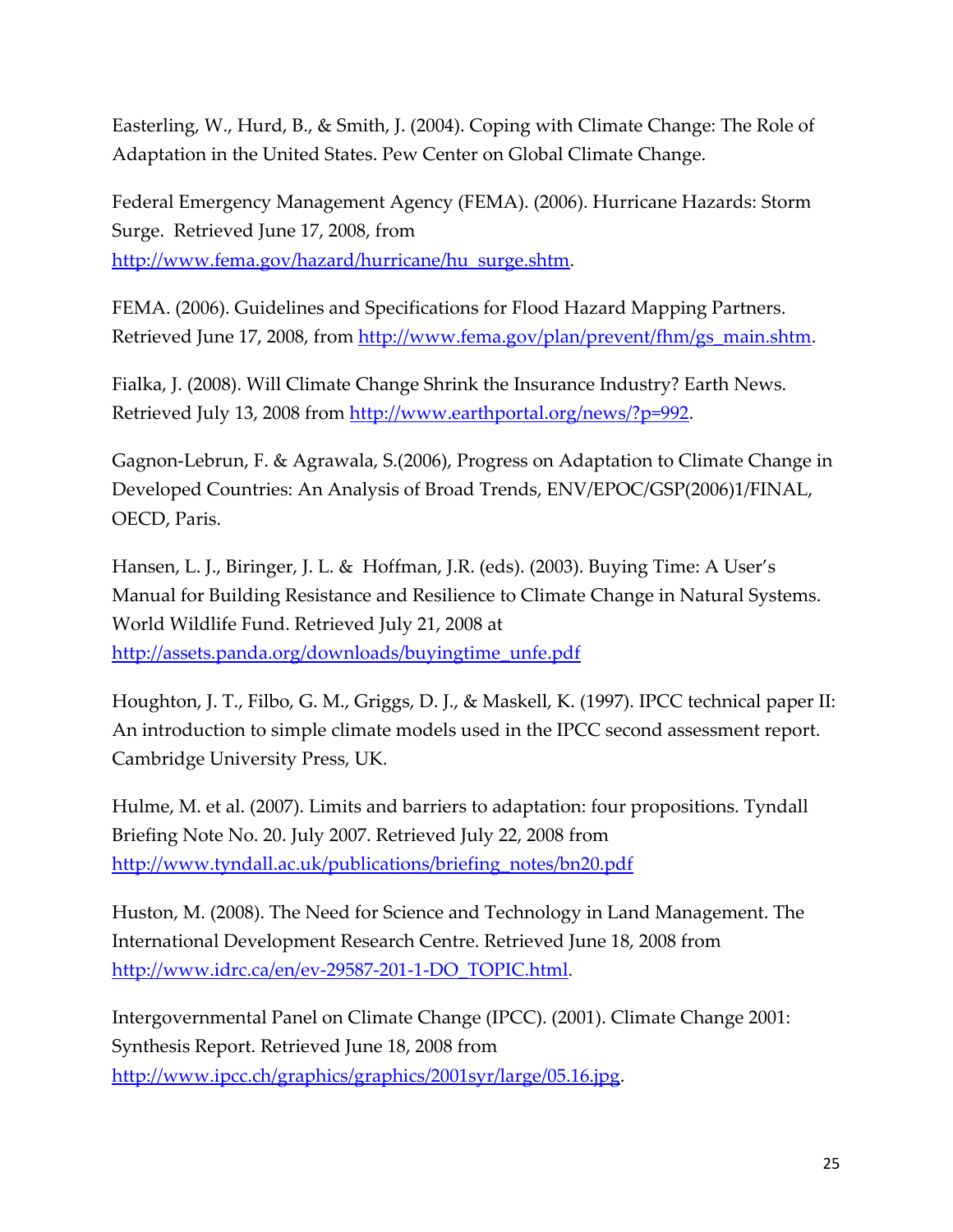IPCC. (2007). Working Group II Report "Impacts, Adaptation and Vulnerability". IPCC Fourth Assessment Report. Retrieved June 18, 2008 from [http://www.ipcc.ch/ipccreports/ar4](http://www.ipcc.ch/ipccreports/ar4-wg2.htm)‐wg2.htm

Kennedy, V. S., Twilley, R. R., Kleypas, J. A., Cowan, J. H. Jr. & Hare, S.R. (2002). Coastal and Marine Ecosystems & global climate change: Potential Effects on US Resources. Pew Center on Global Climate Change, pp 1‐64.

Klein, R.J.T., Nicholls, R.J. & Mimura, N. (1999). Coastal Adaptation to Climate Change: Can the IPCC Technical Guidelines be Applied? Netherlands:Kluwer Academic Publishers.

Kumalasari, W. & Hadipriono, F.C. (2003). Analysis of Recent Bridge Failures in the United States. *Journal of Performance of Constructed Facilities* 17(3) 144‐150

Malcolm, et al. (2000). A Review of Potential impacts on U.S. Terrestrial ecosystems and biodiversity. Ecosystems & Global Climate Change. Retrieved July 21, 2008 from [http://www.pewclimate.org/doc/plocals/env\\_ecosystem.pdf.](http://www.pewclimate.org/doc/plocals/env_ecosystem.pdf)

McFadden, K. (2008). Lecture given on June 06, 2008 for the Environmental Science and Policy Masters in Public Administration Program at the School of International and Public Affairs, Columbia University.

Mendelsohn, R.(2000) Efficient Adaptation to Climate Change. Climate Change 45, 583‐ 600.

New York City Department of Environmental Protection [NYC DEP]. (2007). New York City's Wastewater Treatment System. Retrieved July 16, 2008, from <http://www.nyc.gov/html/dep/html/home/home.shtml>.

NYC DEP. (2006). New York City 2005 Drinking Water Supply and Quality Report. Retrieved August 11, 2008, from. [http://www.nyc.gov/html/dep/html/drinking\\_water/wsstate.shtml](http://www.nyc.gov/html/dep/html/drinking_water/wsstate.shtml)

O'Connor, A. & Bowley, G. (2007). Tornado Hits Brooklyn; Subway Back in Service. The New York Times, June 25, 2008. Retrieved August 11, 2008 from [http://www.nytimes.com/2007/08/08/nyregion/08cnd](http://www.nytimes.com/2007/08/08/nyregion/08cnd-weather.html?_r=2&hp&oref=slogin&oref=slogin)‐ weather.html? r=2&hp&oref=slogin&oref=slogin.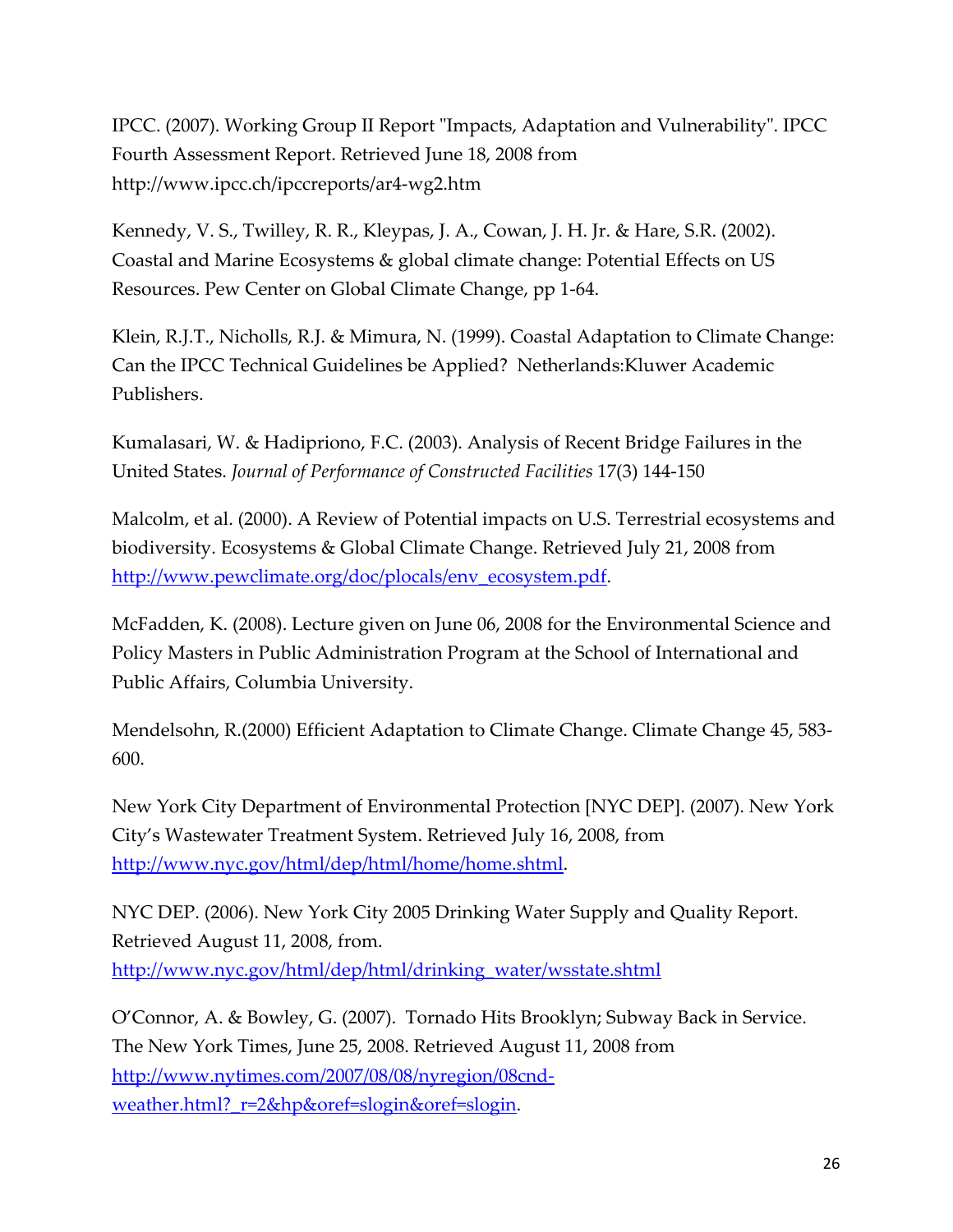OʹFlaherty, K. (2003) Local Government Salinity Initiative ‐ Roads and Salinity, Department of Infrastructure, Planning and Natural Resources, Sydney, NSW, Australia. <http://www.naturalresources.nsw.gov.au/salinity/pdf/booklet4.pdf>.

Penland, S., & Suter, J. (1988) Barrier Island Erosion and Protection in Louisiana: A Coastal Geomorphological Perspective. Gulf Coast Association of Geological Societies Transactions. Vol. 38: 331‐342.

Pew Center on Global Climate Change (2008) Climate Change 101: Adaptation. Retrieved August 11, 2008 from [http://www.pewclimate.org/docUploads/Adaptation\\_0.pdf](http://www.pewclimate.org/docUploads/Adaptation_0.pdf)

PlaNYC 2030. (2008) The City of New York. Retrieved July 13, 2008 from [http://www.nyc.gov/html/planyc2030/downloads/pdf/report\\_climate\\_change.pdf](http://www.nyc.gov/html/planyc2030/downloads/pdf/report_climate_change.pdf).

Rahman, S. (2007). Large Diameter PVC Pressure Pipe for Water and Sewer Applications in North America. Retrieved July 18, 2008, from [www.pvc4pipes.org/documents/files/PXII/sess4a/Rahman.pdf](http://www.pvc4pipes.org/documents/files/PXII/sess4a/Rahman.pdf).

Sander, E.G. Metropolitan Transportation Authority/New York City. (2007). August 8, 2007 Storm Report.

Third International Conference on Early Warning (EWC III). (2008) Retrieved July 10, 2008 from [http://www.ewc3.org/.](http://www.ewc3.org/)

Titus, J. G. (1998). Rising Seas, Coastal Erosion, and the Takings Clause: How to Save Wetlands and Beaches without Hurting Property Owners. Maryland Law Review, 57, 1279‐1399.

Transportation Research Board (TRB). (2008). Potential Impacts of Climate Change on US Transportation.

US Environmental Protection Agency (EPA). (2007a). Climate Change ‐ Health and Environmental Effects. Retrieved August 11, 2008, from [http://www.epa.gov/climatechange/effects/energy.html.](http://www.epa.gov/climatechange/effects/energy.html)

EPA (2007b). Innovation and Research for Water Infrastructure for the 21st Century – Research Plan. Retrieved July 19, 2008, from [www.epa.gov/awi/pubs/researchplan.pdf.](http://www.epa.gov/awi/pubs/researchplan.pdf)